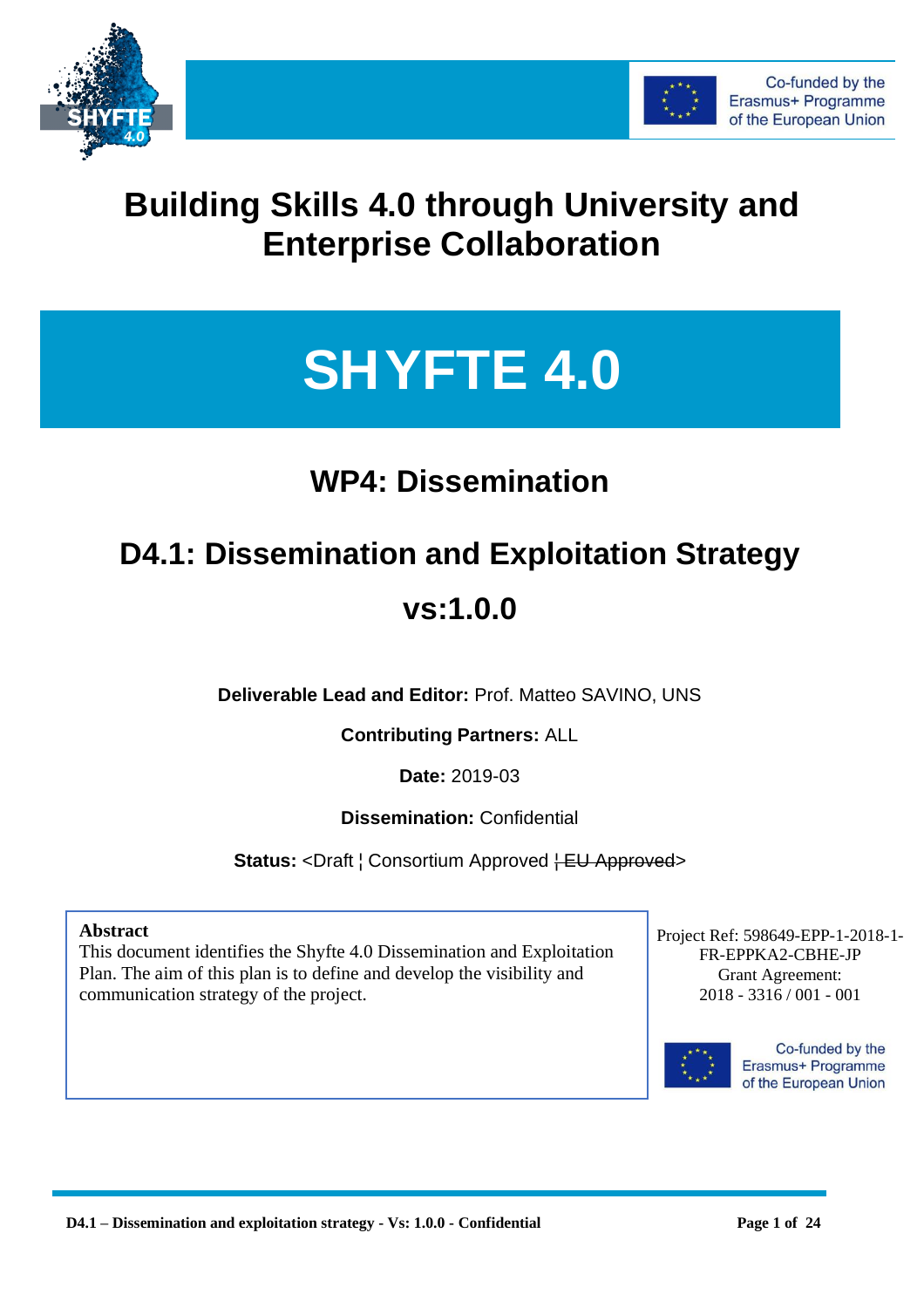



#### **Document Status**

| <b>Deliverable Lead</b>                    | Matteo Savino, UNS                                   |
|--------------------------------------------|------------------------------------------------------|
| <b>Internal Reviewer</b><br>1              | Yacine Ouzrout, ULL                                  |
| <b>Internal Reviewer</b><br>$\overline{2}$ | Sharifah Syed Yusof, UTM                             |
| <b>Type</b>                                | Deliverable                                          |
| <b>Work Package</b>                        | WP4: Dissemination & Exploitation                    |
| ID                                         | D4.1: Dissemination and exploitation strategy        |
| <b>Due Date</b>                            | 2019-03                                              |
| <b>Delivery Date</b>                       | 2019-04                                              |
| <b>Status</b>                              | <draft approved="" consortium="" eu=""  =""></draft> |

#### **Status**

This deliverable is subject to final acceptance by the EACEA.

#### **Disclaimer**

The views represented in this document only reflect the views of the authors and not the views of the European Union. The European Union is not liable for any use that may be made of the information contained in this document.

Furthermore, the information is provided "as is" and no guarantee or warranty is given that the information is fit for any particular purpose. The user of the information uses it at its sole risk and liability.

#### **Further Information**

<http://www.shyfte.eu/>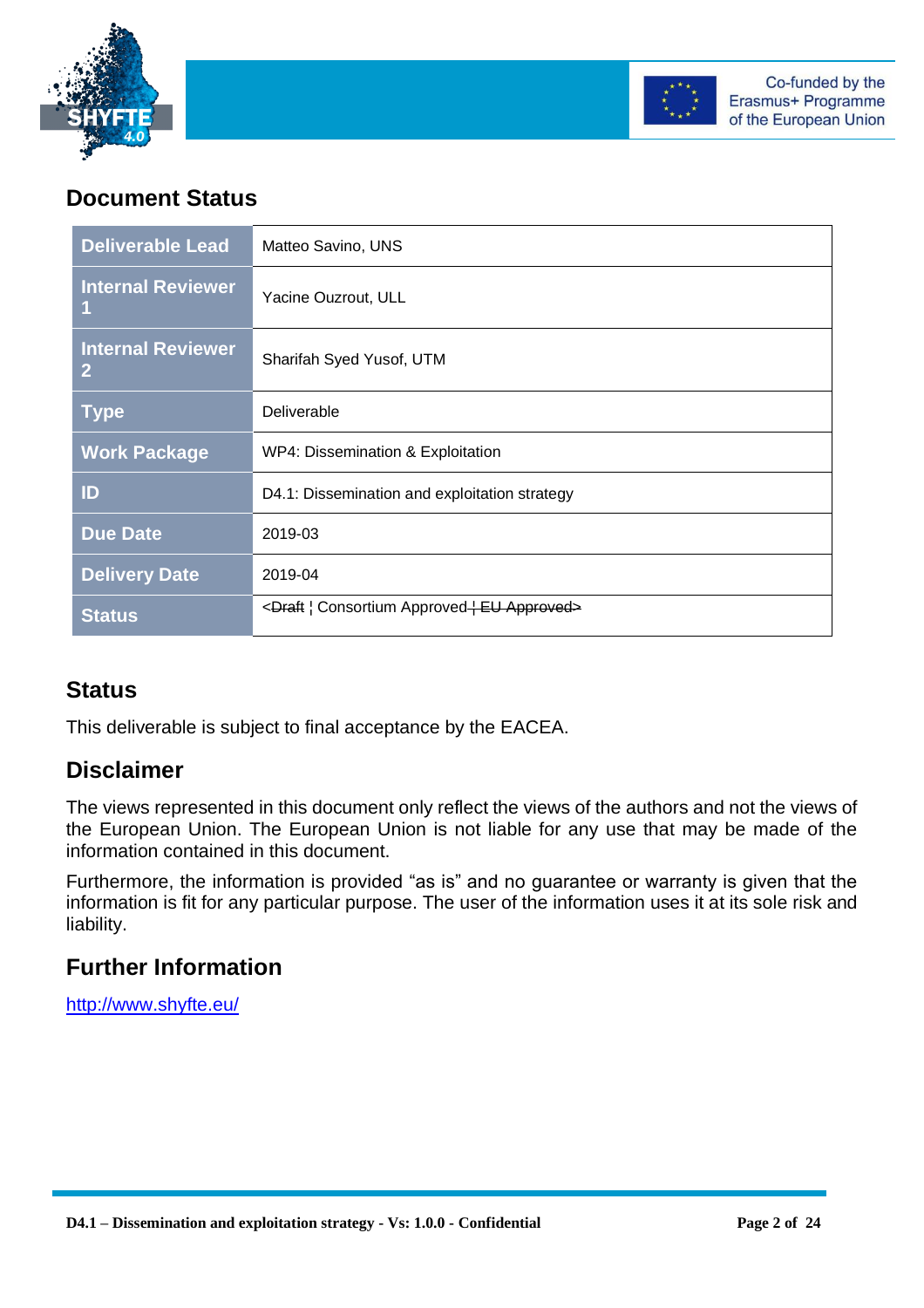



## **Project Partners:**



















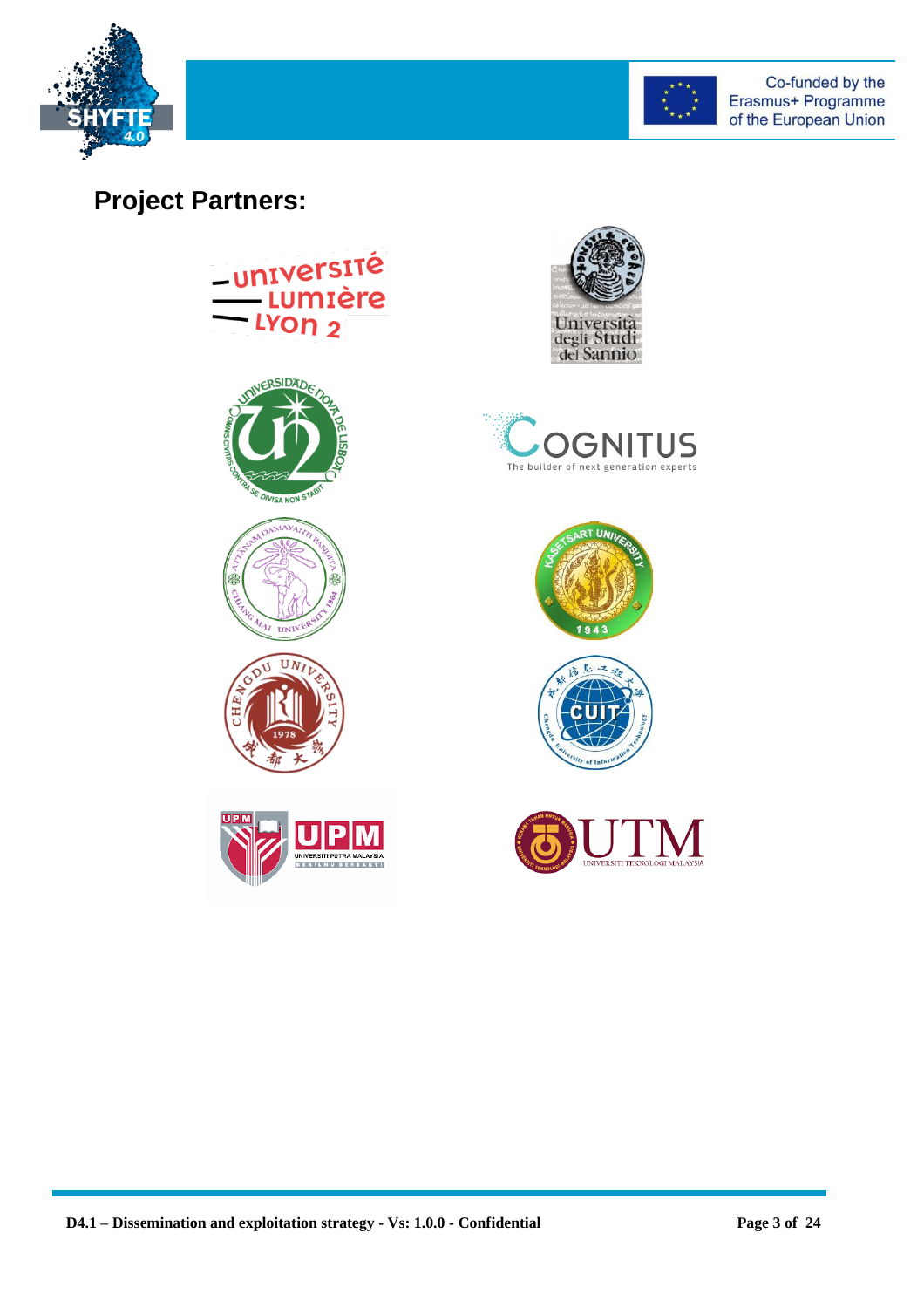



## **Table of Contents**

|     |                                                                                      | 5  |
|-----|--------------------------------------------------------------------------------------|----|
| 2.  |                                                                                      |    |
|     |                                                                                      |    |
| 3.1 |                                                                                      |    |
| 3.2 |                                                                                      |    |
| 3.3 |                                                                                      |    |
|     |                                                                                      | 10 |
|     |                                                                                      | 10 |
| 4.2 |                                                                                      |    |
|     |                                                                                      | 18 |
|     | 6. Launch of the Project Website and Social Media Presence ______________________ 19 |    |
|     |                                                                                      | 20 |
|     | 7.1                                                                                  | 20 |
|     |                                                                                      | 20 |
|     | 8. Final Event and Project Results Communication _______________________________     | 22 |
| 9.  | <b>Conclusion</b>                                                                    | 23 |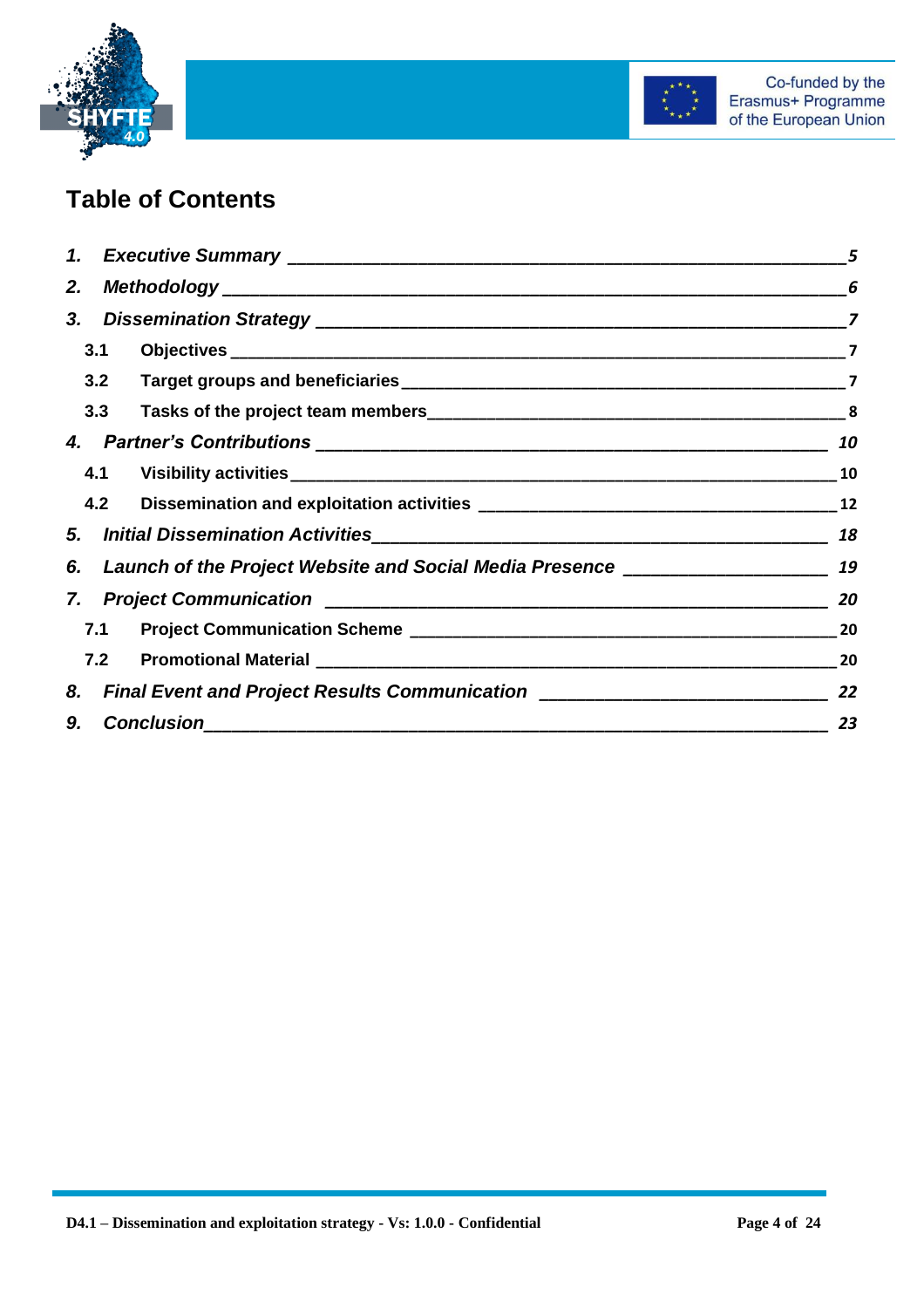



## <span id="page-4-0"></span>**1. Executive Summary**

This document is the dissemination and exploitation strategy of the Shyfte project. The aim of this dissemination plan is to define and develop the visibility and communication strategy of the project, so that all the activities to be carried out during the project have the highest possible visibility, both in the EU and in Asian countries.

The objective of this deliverable is to create the strategic plan for the diffusion and dissemination of the outputs of the project. This document aims to ensure an efficient and coherent approach to disseminating the project to the widest possible EU & Asian audience and beyond.

A description is made of the dissemination possibilities identified through different communication channels:

- event attendance: conferences, seminars, workshops, etc.,
- project publications: leaflets, press releases, conference papers, articles in scientific journals etc.
- project presentations: industrial visits, presentation to local stakeholders, etc.)
- online activities: around the Shyfte project website, and through the main social networks (Facebook, Linkedin, etc.).

The objective of these communications is to create awareness in the university community and SMEs for the acceptance of the Industry 4.0 concepts and emerging skills. The aim is to launch awareness campaigns and action on limitations of current training programs and encourage the creation of similar initiatives in other HEIs in Asia and EU.

The objective of valorising the Shyfte project is to enable its results to become "sustainable". The dissemination plan can help create new opportunities to extend the project and develop partnerships for the future.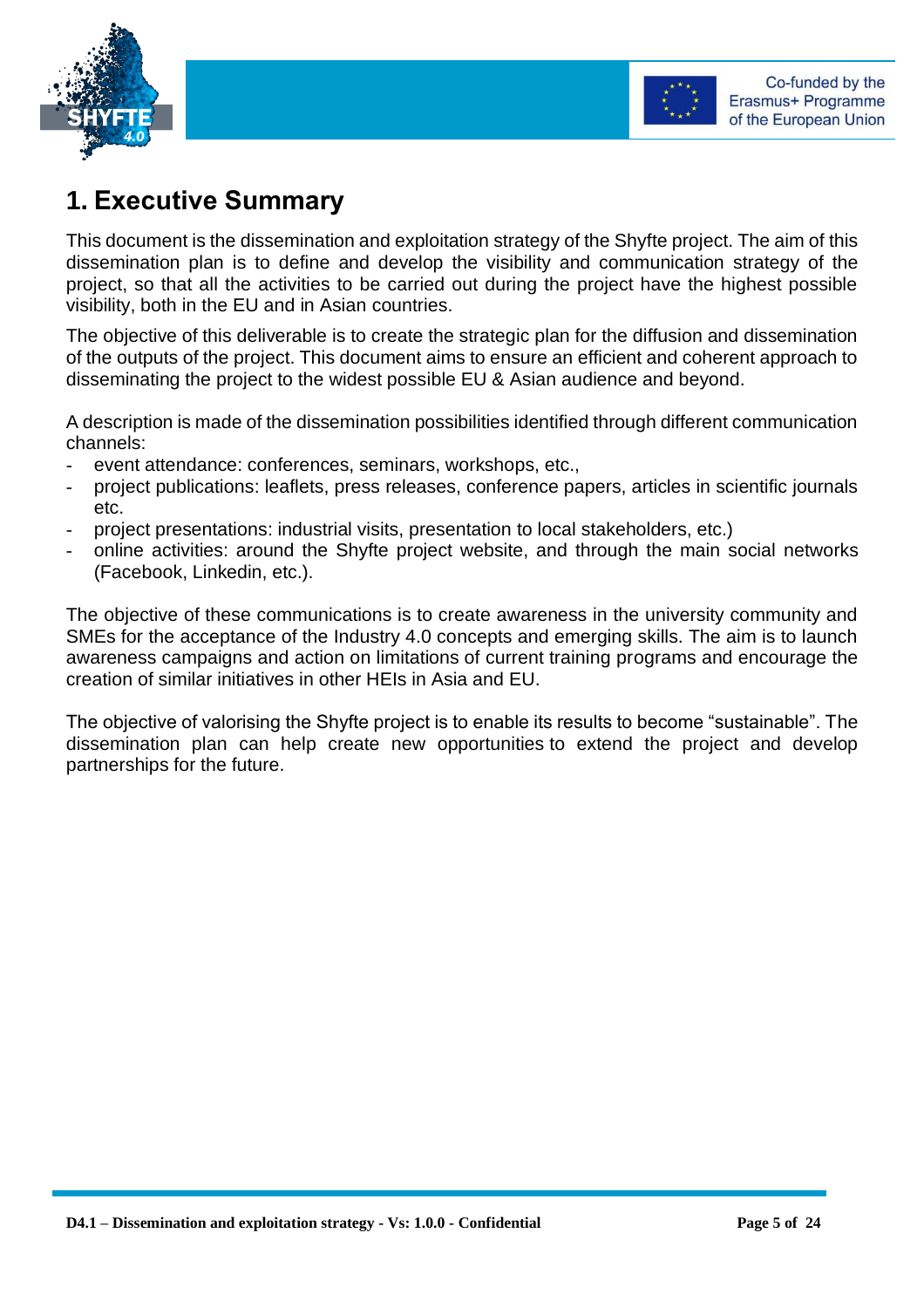



## <span id="page-5-0"></span>**2. Methodology**

The dissemination activities were planned in an iterative way – from an outline in the Project Description, through the kick-off meeting discussions and further identification of activities, to this deliverable, and will be carried out over the full duration of the project.

The project relies upon a dedicated platform (OwnCloud) for sharing materials among partners, to enable collaborative input and the collection of information about Shyfte activities. All the dissemination and exploitation activities were shared among all the partners and approved during the kick-off meeting held in Lyon in January 2019.

#### **2.1 Strategic approach**

The SHYFTE project pursuits a two-stage approach. In the first stage, conducted during the first year, the main concern of the project is identified and the requirements of the SME companies in terms of Skills for Industry 4.0 and the appropriate existing training content in HEIs is gathered. The second stage of the project (build upon the first stage), evaluation and reviewing initial activities planned and examining the results into even more tailored and matured offerings for each of the key stakeholder groups. Careful examination of the initial steps will demonstrate the road forward. The dissemination plan therefore recognizes that the initial activities need to be promoted and materials need to be provided to support the project's aims and activities in general.

The resulting dissemination strategy will therefore aim to help in spreading knowledge about the project's aims and its initial steps to gain maximum support from university community in identifying relevant content and motivating multipliers to organise and host training events.

The type of dissemination activities have been grouped as follows:

- *Public events and dedicated events, like:*
	- Conferences on Industry 4.0
	- Local workshops on specific topics (AI & machine learning, cloud computing, cybersecurity…)
- *Scientific dissemination results:*
	- International Conferences (special sessions, keynote speakers, papers...)
	- iournal papers
	- Seminars presentations
- *Marketing and formal activities*
	- Project publicity
	- **Websites**
	- Social networks (Facebook, Twitter, LinkedIn...)
	- **Leaflets**
	- **Posters**
	- Other visibility materials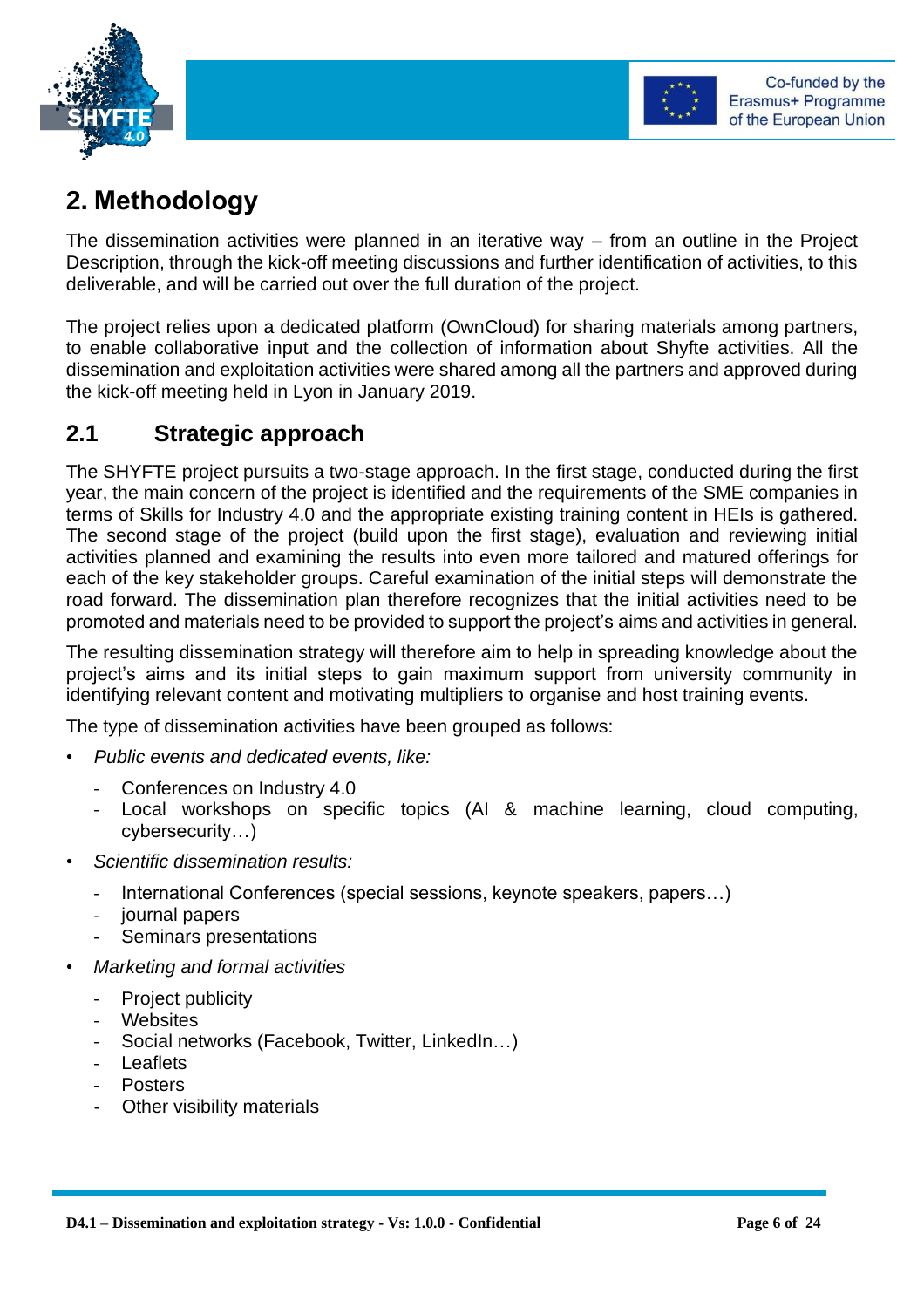



## <span id="page-6-0"></span>**3. Dissemination Strategy**

#### <span id="page-6-1"></span>**3.1 Objectives**

The overall aim of dissemination activities is to ensure a wide impact, uptake and use of project deliverables among identified stakeholders: academic staff; research centres, SME firms and students especially during their last stage of studies.

It must therefore be ensured that Shyfte strategic activities are extensively disseminated, announced and promoted within the network of universities, enterprises and related knowledge communities via appropriate channels, and fully grasped by targeted stakeholders.

Any dissemination activities and publications in the project will acknowledge the European Erasmus Plus Programme funding. Scientific publications will mention that: *"The Shyfte project referred by "598649-EPP-1-2018-1-FR-EPPKA2-CBHE-JP" has been funded with support from the European Commission. (Grant Agreement No: 2018-3316/001-001)".* 

The strategic approach for planning dissemination activities has been set with the following steps:

- 1. Identification of the potential results and impacts of the Shyfte project
- 2. Identification of the corresponding target group (trainers, skill developers/cooperative groups) and potential beneficiaries (students, employees, companies…)
- 3. Acquisition of feedbacks from SMEs and HEIs regarding the usefulness of results and impacts of the Shyfte project
- 4. Approval of final dissemination plan and activities from the whole Shyfte consortium

Consortium members have actively participated in discussion of the initial dissemination activities such as the selection of the project logo and dissemination opportunities in their countries through newsletter, institutional websites.

Representatives of all consortium partners have also been given the opportunity to review this document.

#### <span id="page-6-2"></span>**3.2 Target groups and beneficiaries**

Dissemination Plan communication actions will eventually be targeted towards the stakeholders of Shyfte Project. Shyfte identifies five main targets of people who need to develop their "awareness" and "contributing in filling the gap between education and labour market", in "strengthening the university-enterprises cooperation. These target groups can be classified as follows:

- Students of Shyfte partners Universities
- Students of the other Universities and Higher Education Institutions
- Production, Manufacturing, Logistics and Maintenance companies (mainly SME)
- Research centres
- Staffs, professionals and consultants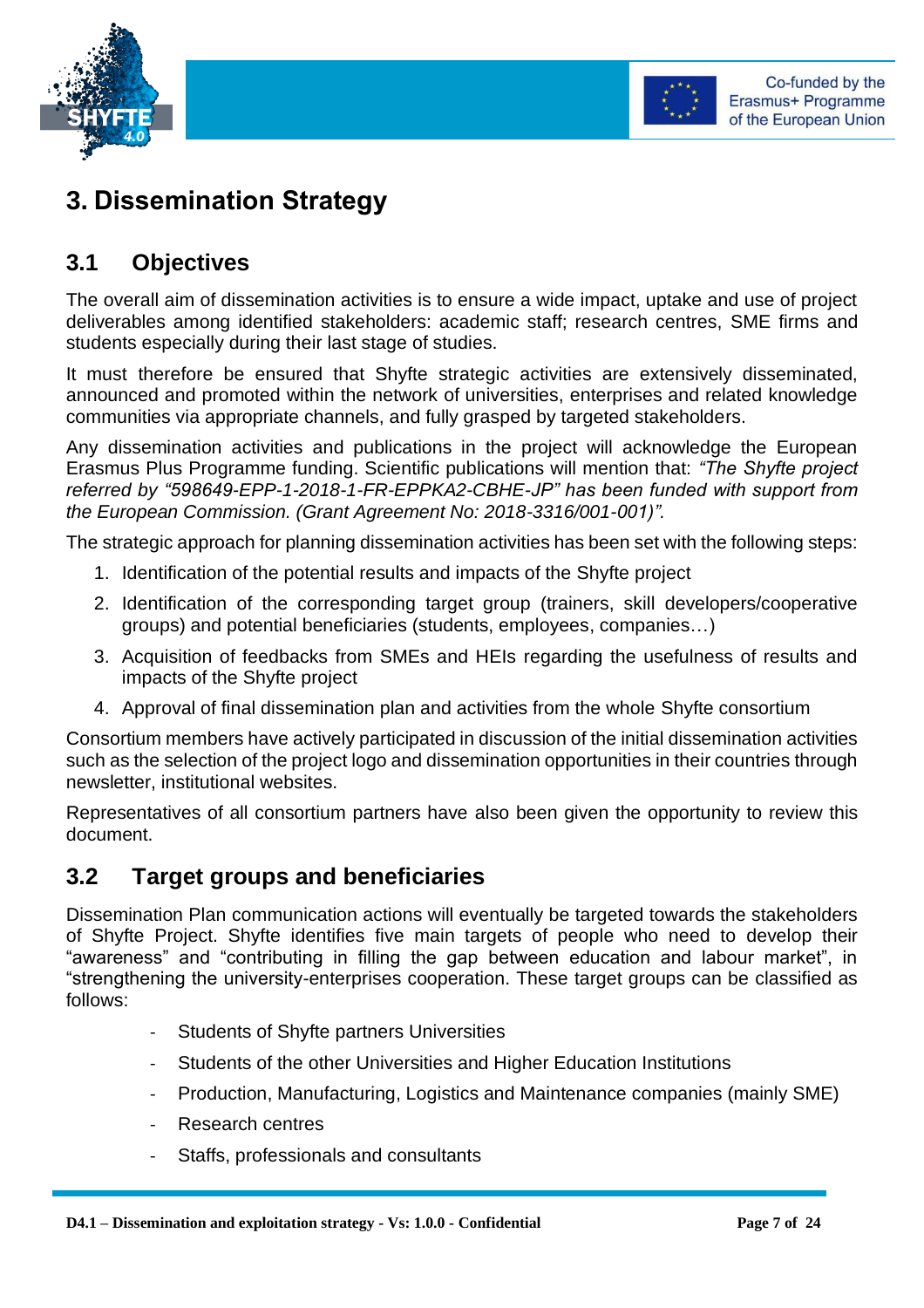



Additionally, local and regional public authorities & policy makers, such as Ministries are fundamental for the project sustainability due to their influence on their local/regional/national policies. Hence, they are a part of Shyfte target group.

These main target groups are in charge of identifying and promoting institutional development, adopt new educational strategies and provide support to faculty members in terms of entrepreneurship skills and employment opportunities. Identification and implementation of best practices in the several sub-themes related to the employability issue will be beneficial not only in terms of improving education results, but also establishing lasting links and reaching dialogue and mutual understanding, essential to modernise HEIs.

In regards to train of the trainers (ToT) target, at least 10 people from the 6 Asian university partners along with their peer from EU universities for each training session which brings to a total of 126 HEIs staff will be trained and will acquire the domains competences on how to strengthen university cooperation with enterprises and the labour market facing the challenge of bridging the gap between the academic offer and labour. Particular attention will be given to improve trainer's awareness regarding the possibility to include and improvement of academic education skills.

From the students level perspective, at least 50 on-campus and off-campus students/learners from each of the 6 university partners and off-campus learners are the beneficiary group.

Indeed, as a long term result, the Shyfte project fosters the role of universities as educational providers not only to their on-campus students but also beyond the walls of institutions, especially towards disadvantaged groups, i.e. low income peoples, disabled students, people living in rural areas, learners at risk of low achievement.

Therefore, sustainability on the long-run of the Shyfte initiative is crucially tight to the involvement of stakeholders in Higher Education Institutions and policy makers in the respective regions. The Shyfte project intends to modernise education and widening participation fostering employability opportunities, which will consequently increase the volume of virtual mobility in Europe and in South-Asian countries, opening up new flexible learning pathways and exposing students to international approaches and internationally-minded educators.

#### <span id="page-7-0"></span>**3.3 Tasks of the project team members**

All partners of the consortium are main contributors to the dissemination activities under management of work package 4 leader.

All project members are expected to actively contribute by:

- Identifying and informing about dissemination opportunities (e.g. events, publications, etc.) – by updating the document in the project workspace on a regular basis;
- Contributing the contents of their respective work packages to blogs (including video), press releases, presentations, etc.;
- Using their network to support the dissemination of project information;
- Presenting the project at relevant conferences, workshops and other events;
- Helping to promote Shyfte training events, in particular engaging key stakeholders to act as multipliers and to motivate participants.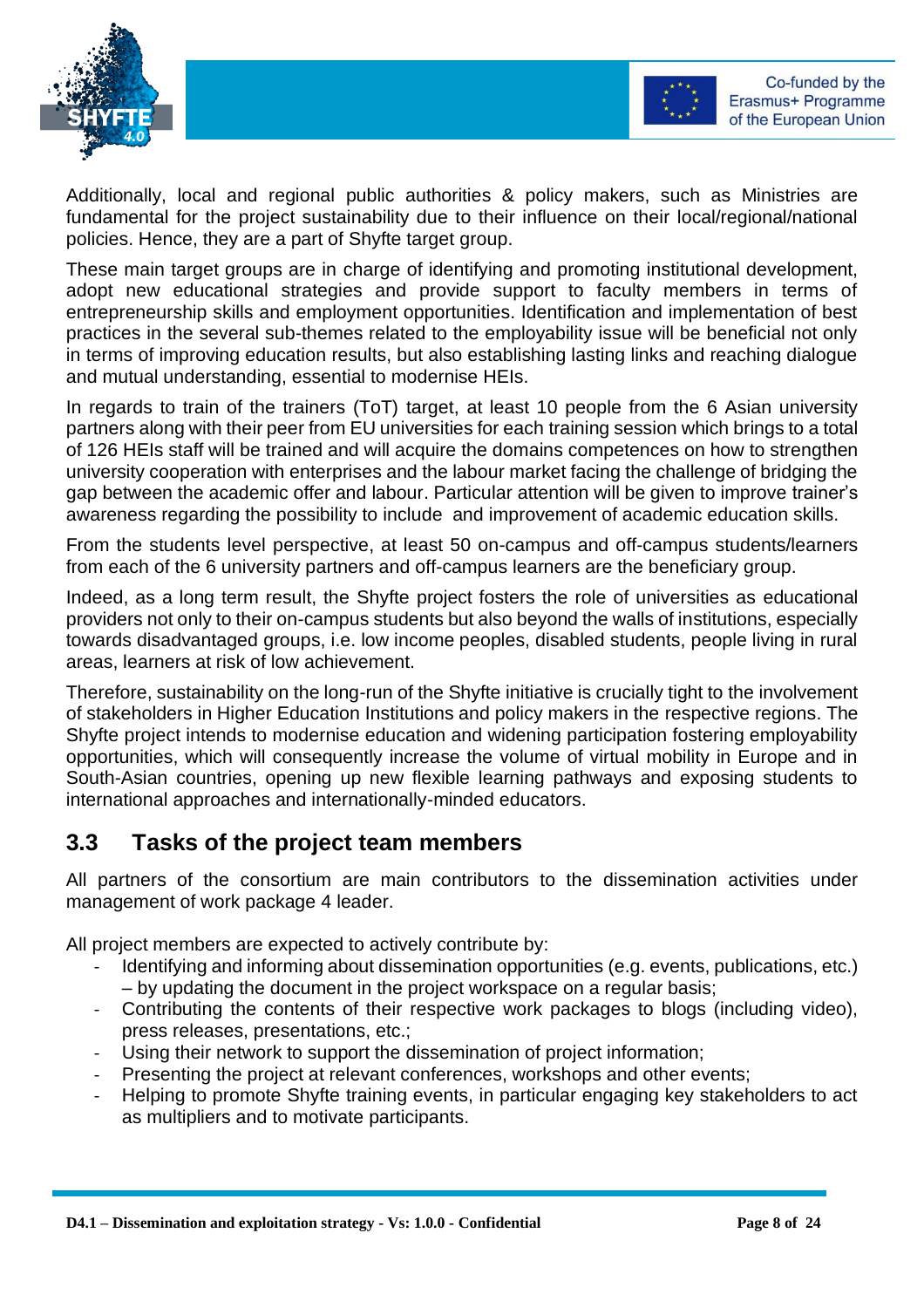



During the project initiation phase, dissemination activities concentrated on establishing the project name linked to the assembled expertise of the partner consortium, describing the project's goals and achieving visibility in the already known communities. This was achieved through a series of steps as explained below.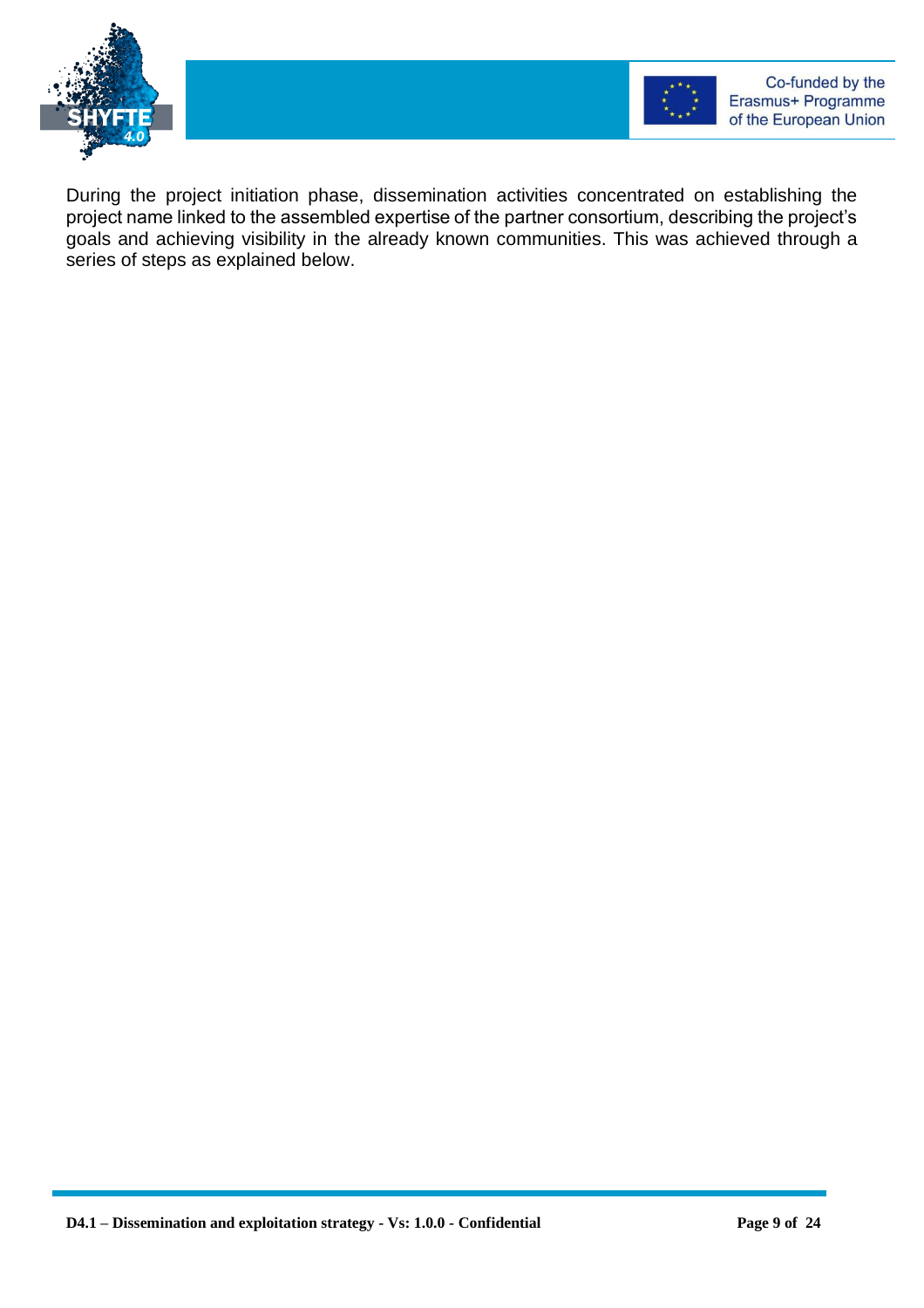



## <span id="page-9-0"></span>**4. Partner's Contributions**

Partners' contribution has been differentiated in terms of:

- visibility activities, intended as those activities oriented to let know the relevant bodies and interested persons the type of the project and its objectives/results
- dissemination/exploitation activities, intended those activities finalized to let know the results obtained from the project and to allow its diffusion and potential use

According to this classifications, all project members have contributed to the diary of dissemination activities by recording information about individual contributions to visibility activities and to dissemination/exploitation activities

The two classification of activities are reported in the next two sections, according to the contribution of each individual partner.

#### <span id="page-9-1"></span>**4.1 Visibility activities**

Since the beginning of the project, a number of communication actions have been implemented:

- Special session in the "The annual meeting of SME4.0 project", Chiang Mai, 30-31 January 2019
- Workshop "Faculties of Industrial Engineering" at Chiang Mai, March 2019
- An industrial workshop in Northern Science and Technology Park, Chiang Mai (10 researchers from EU, 15 local researchers and 10 students, 3 start-ups and 1 company), 26 march 2019.
- Industrial visit, Hexa Ceram Co. Ltd. company, Chiang Mai, 27 march 2019
- Special Session and Workshop "The role of Erasmus+ Projects for Industry 4.0 Skills Development" in 15<sup>th</sup> China Europe International Symposium on Software Engineering Education, at Lisbon – Caparica, Portugal, May 2019.
- International cultural week, Chengdu University, October 2019
- Industrial workshop "Industry 4.0 & Skills Development in Erasmus+ Projects", Lisbon, 30 May 2019
- Special Session speaker, Int. conference on Industrial Engineering and Operations Management, Bangkok, 5-7 march 2019
- Industrial visit in Chengdu Dabo electric co. LTD, Chengdu, 29 October 2019
- Winter Meeting of Industrial Systems Engineering Professors, Lisbon, February 2020

- …

Other academic dissemination activities will be conducted in Universities and scientific institutions cross Thailand. The most important institutions that will be involved in seminars and dissemination activities are the following: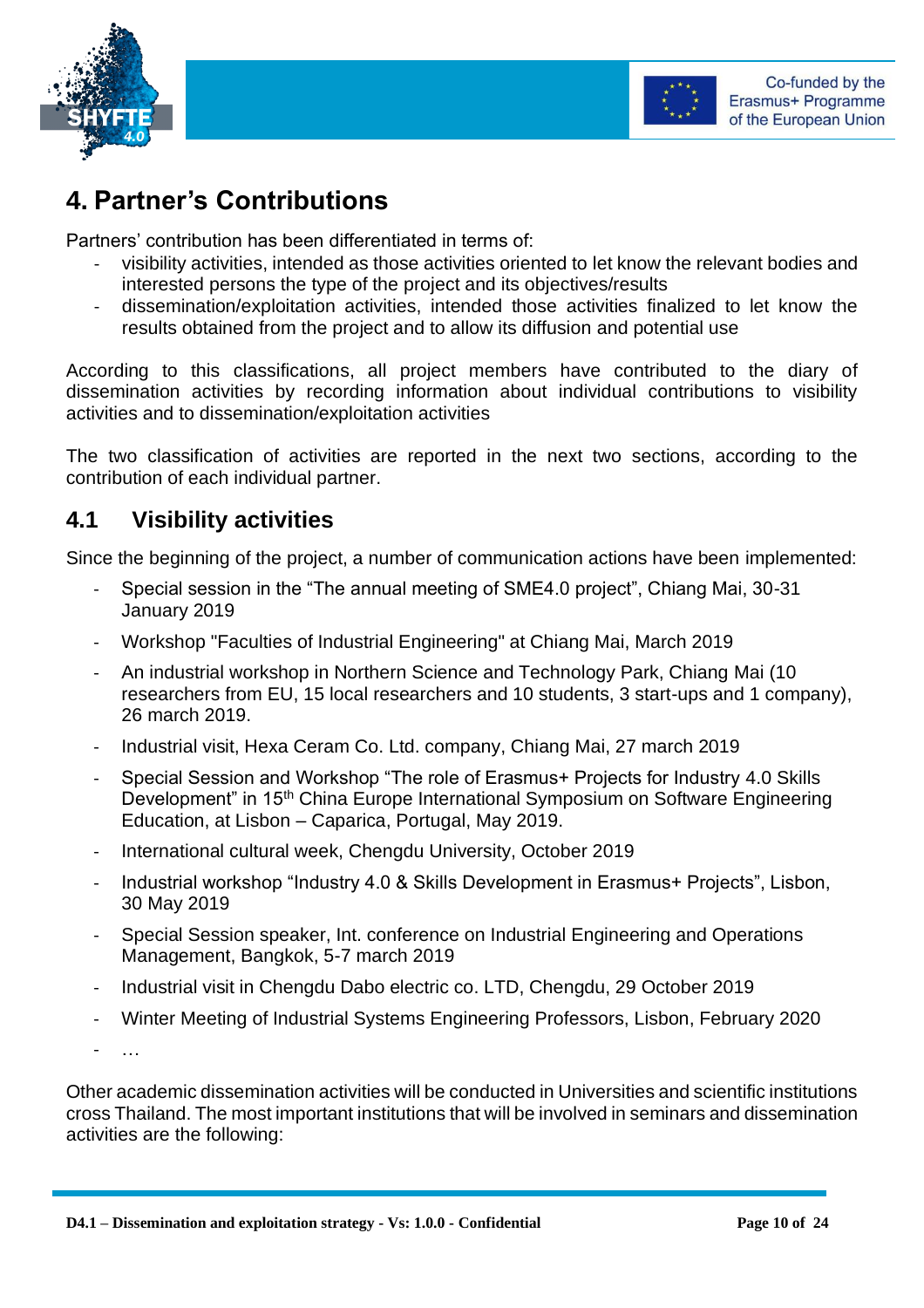



Naresuan University, Mae Fah Luang University, Far Eastern University, University of Phayo, North Chiang Mai University, Northern Science and Technology Park, Chiang Rai University…

Presentation of the project objectives and first results in universities in China:

- Sichuan University,
- Southwest Petroleum University,
- Yibing University,
- At Leshan Normal University, during the Teacher's Training of Big Data that will be held by Sichuan Provincial Computer Federation.
- $\bullet$  ……

The project will also be presented in the following Public Entities in Malaysia:

- Malaysian Industry-Government Group for High Technology,
- Ministry of International Trade and Industry,
- Ministry of Education Malaysia,
- Ministry of Human Resource
- ...

The training and dissemination activities will be then acted in the following universities in Malaysia:

Universiti Malaya (UM), Universiti Putra Malaysia (UPM), Universiti Teknologi Malaysia (UTM), Universiti Kebangsaan Malaysia (UKM), Universiti Sains Malaysia (USM), Universiti Islam Antarabangsa Malaysia (UIAM), Universiti Tun Hussein Onn Malaysia (UTHM), Universiti Teknikal Malaysia Melaka (UTEM), Universiti Tenaga Nasional (UNITEN), Universiti Multimedia (MMU)

In terms of exploitation activities in Industry and Professional Association, the following professional bodies have been selected:

- Board of Engineers Malaysia (BEM),
- Malaysia Communications and Multimedia Commission (MCMC),
- Malaysia Digital Economy Corporation (MDEC)

On the EU side the following events are envisaged:

- Dissemination workshop during the Shyfte meeting to be held at the University of Sannio, Benevento, in December 2019
- Workshops on "Skills for Industry 4.0." to validate the Shyfte Skills 4.0 models obtained in the project, the learning framework and the learning materials. Two workshops will be held in Lyon, France in 2020, 2021
- Seminars at the University de Versailles Saint-Quentin-en-Yvelines (UVSQ) and at the University of Paris Descartes in 2021
- Workshop on "Skills model for Industry 4.0. & Learning Centers of Excellence" will be held in Lisbon, Portugal at the end of the project in November 2021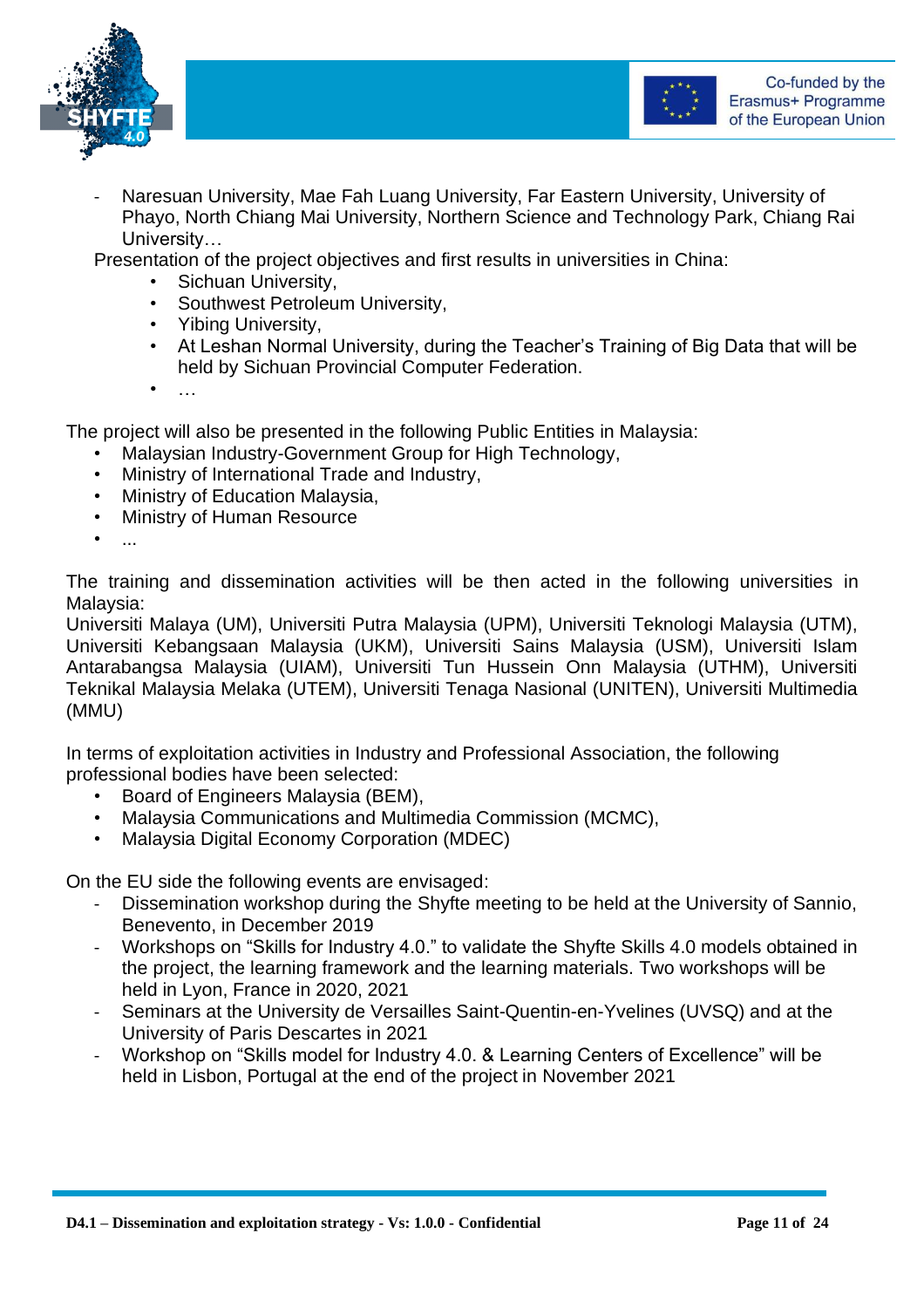



#### <span id="page-11-0"></span>**4.2 Dissemination and exploitation activities**

A detailed list of potential exploitation and dissemination activities, with their respective timeframes, is given in the table below (the table is organized per year):

| Year 1 (2019)  |                                                                                                                                                                              |                                                                                                      |                                        |                                                                           |                      |                                                            |
|----------------|------------------------------------------------------------------------------------------------------------------------------------------------------------------------------|------------------------------------------------------------------------------------------------------|----------------------------------------|---------------------------------------------------------------------------|----------------------|------------------------------------------------------------|
| <b>Partner</b> | Type of<br><b>Meeting/Event</b>                                                                                                                                              | <b>Potential</b><br><b>Speakers</b>                                                                  | <b>Role of</b><br><b>Speaker</b>       | <b>Types of</b><br>participants                                           | Parti<br>cipa<br>nts | <b>Context of the</b><br><b>Meeting/event</b><br>organized |
| <b>CMU</b>     | The annual meeting<br>of SME4.0 project, 30<br>-31 January 2019 at<br>Northern Science and<br>Technology Park,<br>Chiang Mai University                                      | Apichat<br>Sopadang                                                                                  | Keynote<br>speaker                     | EU, USA<br>and Asian<br><b>Universities</b>                               | 40                   | Presentation of the<br><b>Shyfte Project</b>               |
| <b>CMU</b>     | <b>Operation Research</b><br><b>Network Conference</b><br>(OR NET) 2019, 7 - 8<br>February 2019 at<br><b>Wintree City Resort</b><br>Chiang Mai Hotel,<br>Chiang Mai Thailand | Apichat<br>Sopadang &<br>Salinee<br>Santiteeraku                                                     | Open the<br>Shyfte<br>project<br>booth | Asian<br><b>Universities</b>                                              | 150                  | <b>National Operations</b><br>Research<br>Conference       |
| <b>CMU</b>     | International<br>Conference on<br><b>Industrial Engineering</b><br>and Operations<br>Management (IEOM)<br>Bangkok, Thailand,<br>March 5-7, 2019.                             | Apichat<br>Sopadang                                                                                  | Special<br>Session<br>speaker          | International<br>Conference<br>(http://ieoms<br>ociety.org/ie<br>om2019/) | 500                  | Special conference<br>track on Industry<br>4.0 for SMEs    |
| CDU            | International cultural<br>week (CDU) at<br>Chengdu, China<br>(October 2019)                                                                                                  | Tang Dan                                                                                             | Keynote<br>Speaker                     | Asian and<br>International<br>audience                                    | >80                  | Presentation of the<br>Shyfte project<br>objectives        |
| <b>UNL</b>     | <b>ASME IMECE 2019 -</b><br>International<br>Mechanical<br>Engineering<br>Congress &<br>Exploitation                                                                         | Andreia<br>Artífice,<br>Fernando<br>Ferreira,<br>João<br>Sarripa,<br>Ricardo<br>Jardim-<br>Goncalves | Paper<br>authors                       | Academia                                                                  | $30-$<br>50          | Paper presentation                                         |
| <b>UNL</b>     | The 8th International<br>Conference on<br><b>Industrial Engineering</b><br>and Systems<br>Management<br>Date: September<br>2019                                              | João<br>Sarraipa                                                                                     | Paper<br>author                        | Academia                                                                  | >80                  | Paper presentation                                         |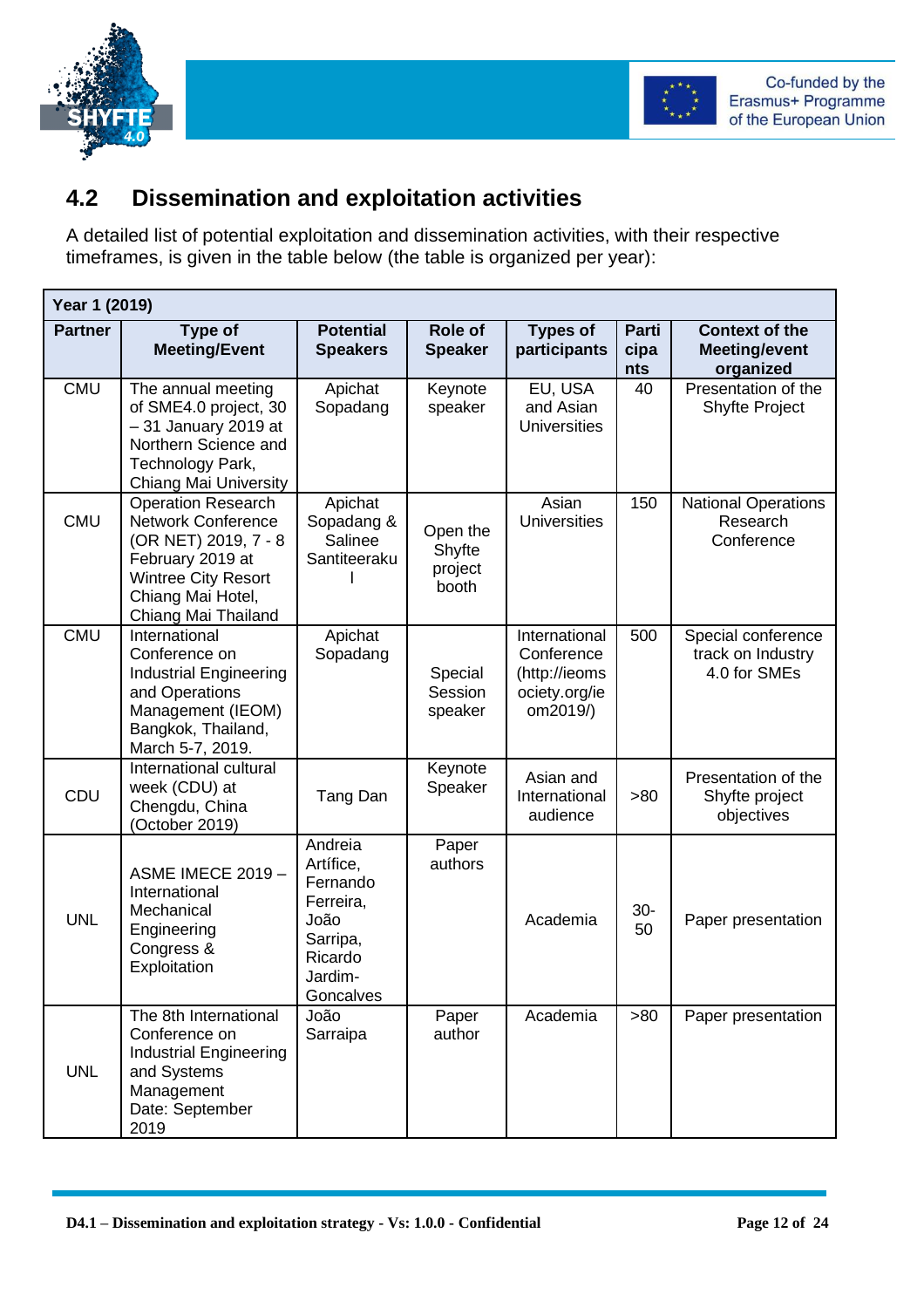



| Cognitu<br>s                | Seminar at<br>l'Université de Paris<br><b>Descartes</b><br>(November, 2019)                                                           | Rafiqul<br>Haque                                        | Keynote<br>speaker                             | Researchers<br>Academics<br>PhD<br>students                             | 15             | Cognitus will<br>organize a<br>dedicated seminar<br>at l'Université de<br>Paris Descartes to<br>present and receive<br>expert opnion of the<br>learning framework<br>for industry 4.0.                     |
|-----------------------------|---------------------------------------------------------------------------------------------------------------------------------------|---------------------------------------------------------|------------------------------------------------|-------------------------------------------------------------------------|----------------|------------------------------------------------------------------------------------------------------------------------------------------------------------------------------------------------------------|
| Cognitu<br>S                | 2 <sup>nd</sup> International<br>Conférence on Big<br>Data and<br>Cybersecurity<br>(12-14 December,<br>2019)                          | Rafiqul<br>Haque                                        | Keynote<br>Speaker/O<br>rganizing<br>Committee | Researcher<br>Industry<br>Practitioners<br>Academics<br><b>Students</b> | $100 -$<br>200 | Cognitus is a<br>organizing member<br>the international<br>conference on Big<br>Data and<br>Cybersecurity. The<br>initial result<br>SHYFTE 4.0 result<br>will be presented in<br>the conference.           |
| Cognitu<br>s                | 8 <sup>th</sup> Edition<br>International<br>Conference INTIS<br>(20-21 December,<br>2019)                                             | Rafiqul<br>Haque                                        | Keynote<br>Speaker                             | Researcher<br>Industry<br>Practitioners<br>Academics<br><b>Students</b> | $100 -$<br>200 | Rafiqul Haque has<br>been invited as a<br>keynote speaker to<br><b>INTIS 2019. His</b><br>keynote will cover<br>the Shyfte 4.0<br>results.                                                                 |
| <b>UNS</b>                  | Doctoral Workshop<br>PhD on the go<br>"Marco Garetti" Date:<br>May 2019                                                               | Matteo M.<br>Savino                                     | Keynote<br>Speaker                             | PhD<br><b>Students</b><br>Researches                                    | 40             | UNS will organize a<br>doctoral workshop<br>on the outcomes of<br>the project under<br>the research<br>perspective                                                                                         |
| <b>ALL</b>                  | Special session in the<br>"15th China-Europe<br>International<br>Symposium on<br>Software Engineering<br>Education"<br>Date: May 2019 | Joao<br>Sarraipa<br>(UNL)<br>Yacine<br>Ouzrout<br>(ULL) | Keynote<br>speaker                             | Researchers<br>Academics<br>PhD<br>students                             | 60-<br>80      | Shyfte partners will<br>propose a special<br>session on Shyfte<br>project in the<br>CEISEE (30-31 May<br>2019 in Lisbon)                                                                                   |
| <b>ALL</b><br>Year 2 (2020) | <b>IEEE SKIMA'19</b><br>International<br>Conference<br>Date: December<br>2019                                                         | Matteo<br>Savino<br>(UNS)<br>Yacine<br>Ouzrout<br>(ULL) | Keynote<br>speaker                             | Researchers<br>Academics<br>PhD<br>students                             | 60-<br>80      | Shyfte partners will<br>propose a paper on<br>"Skills for Industry<br>$4.0"$ in the<br>SKIMA'19<br>int.Conference (26-<br>28 August 2019 in<br>Maldives)<br>(D1.1 - Task T1.1<br>and $D1.2 - Task$<br>T1.2 |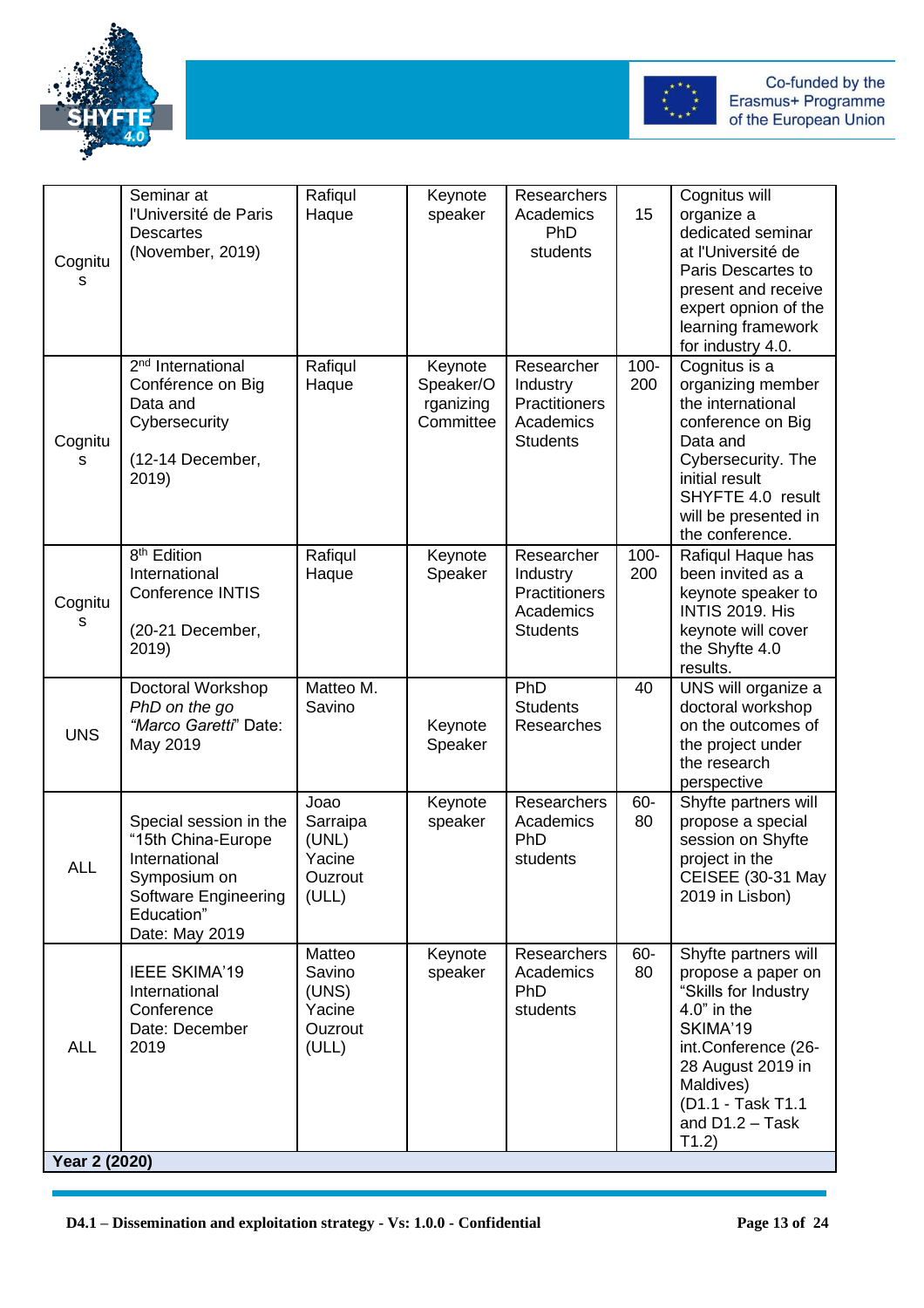



| ULL                | 1 <sup>st</sup> Industrial<br>Workshop (Hosted at<br>IUT, Lyon)<br>Date: February 2020                                                                            | Aicha<br>Sekhari<br>(ULL)<br>Linde<br>Company<br><b>APR</b><br>Company | Keynote<br>speaker      | <b>IUT</b><br>partners:<br>$-CEO$<br><b>SMEs</b><br>- Production<br>Managers<br>Supply<br>chain<br>Managers | 20             | ULL will organize a<br>workshop on "Skills<br>for Industry 4.0."<br>The main objective<br>is to analyse the<br>impact of Industry<br>4.0 on the SMEs<br>based on the<br>questionnaire<br>(deliverable D1.1 -<br>Task T1.1) |
|--------------------|-------------------------------------------------------------------------------------------------------------------------------------------------------------------|------------------------------------------------------------------------|-------------------------|-------------------------------------------------------------------------------------------------------------|----------------|----------------------------------------------------------------------------------------------------------------------------------------------------------------------------------------------------------------------------|
| <b>UTM</b>         | 11th International<br>Conference on<br>Robotics, Vision, Signal<br>Processing and Power<br><b>Applications (ROVISP</b><br>2020)                                   | Sharifah<br>Kamilah                                                    | Paper<br>Presenter      | <b>Asian Partners</b>                                                                                       | $100 -$<br>150 | Industry 4.0 paper<br>presentation                                                                                                                                                                                         |
| UPM-<br><b>UTM</b> | Asia Pacific Conference<br>In Communication IEEE<br>APCC 2020), October<br>2020                                                                                   | Aduwati Sali                                                           | Organising<br>Committee | <b>Asian Partners</b>                                                                                       | $150 -$<br>200 | Industry 4.0 paper<br>presentation                                                                                                                                                                                         |
| UPM-AII            | <b>EEE SKIMA'20</b><br>nternational<br>Conference<br>Malaysia, December<br>2020                                                                                   | All partners                                                           | Special<br>session      | International                                                                                               | 80             | Special session and<br>paper presentation in<br>this Int. conference                                                                                                                                                       |
| <b>UPM</b>         | 43 <sup>rd</sup> UPM graduation<br>ceremony, 16-19<br>november 2020                                                                                               | Aduwati Sali                                                           |                         | <b>UPM</b> students<br>and<br><b>Stakeholders</b>                                                           | >150           | Shyfte project<br>objectives<br>presentation                                                                                                                                                                               |
| Cognitus           | Seminar at laboratoire<br>d'informatique en image<br>et systèmes<br>d'information (LIRIS),<br>Université Claude<br>Bernard Lyon 1, Lyon,<br>France<br>(May, 2020) | Rafiqul<br>Haque                                                       | Keynote<br>speaker      | Academic<br>Ph.D.<br><b>Students</b>                                                                        |                | Cognitus will organize<br>a dedicated seminar<br>at laboratoire<br>d'informatique en<br>image et systèmes<br>10-15 d'information (LIRIS),<br>Lyon France to<br>present the learning<br>framework for industry<br>4.0.      |
| Cognitus           | Seminar at Université<br>de Versailles Saint-<br>Quentin-en-Yvelines<br>(UVSQ)<br>(March, 2020)                                                                   | Rafiqul<br>Haque                                                       | Keynote<br>speaker      | <b>Researchers</b><br>Academics<br>PhD students                                                             | 10             | Cognitus will organize<br>a dedicated seminar<br>at Université de<br>Versailles Saint-<br>Quentin-en-Yvelines<br>(UVSQ), Versailles,<br>France to present and<br>validate the learning<br>framework for industry<br>4.0.   |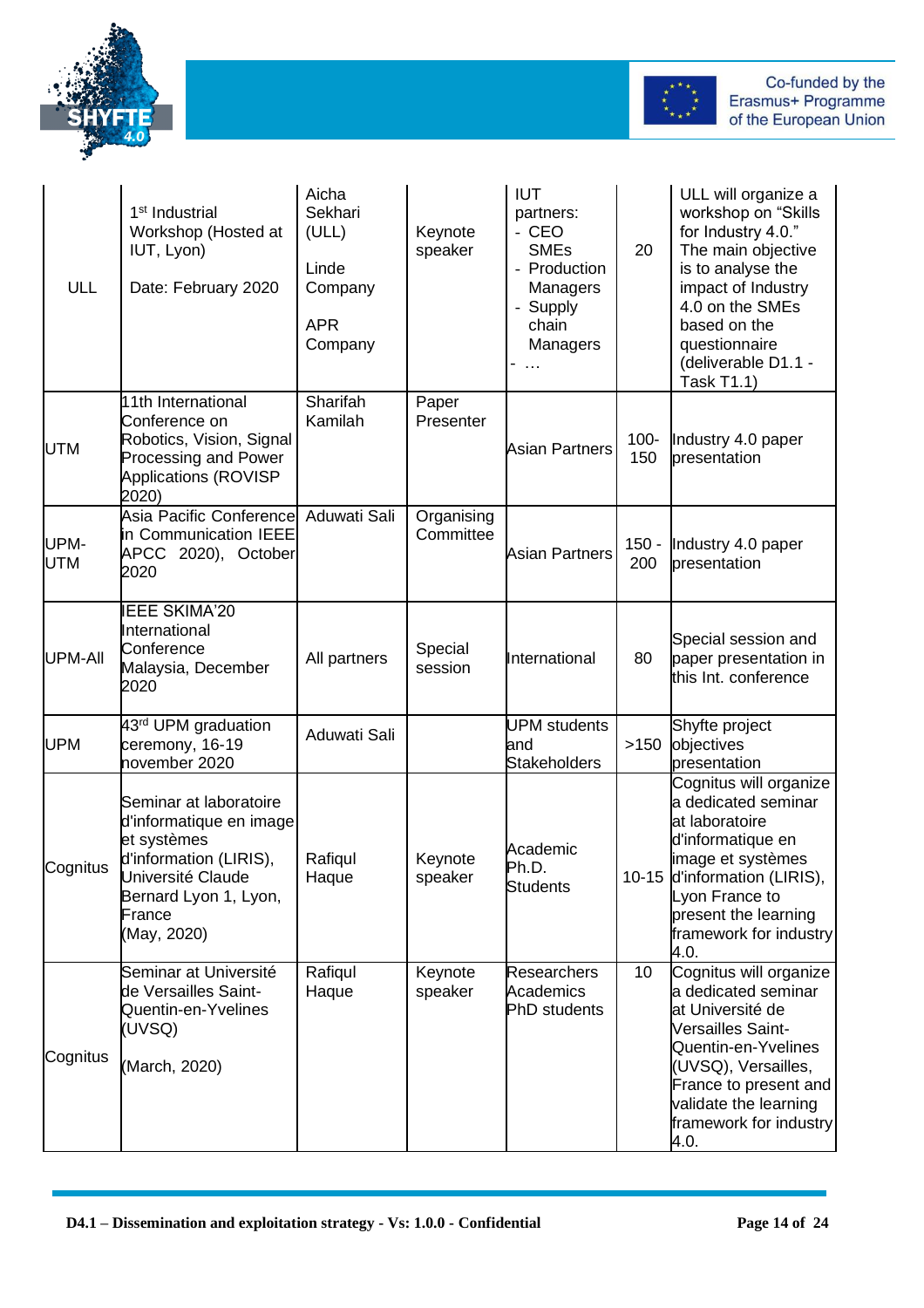



| Cognitus   | Seminar at Lebanese<br><b>Jniversity</b><br>February 9, 2020)                                            | Rafiqul<br>Haque               | Keynote<br>speaker                     | <b>PhD Students</b><br><b>Researchers</b><br>Academics                                                                      |              | 15-20 Cognitus will organize<br>a dedicated seminar<br>at Lebanese<br>University to present<br>and validate the<br>learning framework for<br>industry 4.0.                                                                      |  |  |
|------------|----------------------------------------------------------------------------------------------------------|--------------------------------|----------------------------------------|-----------------------------------------------------------------------------------------------------------------------------|--------------|---------------------------------------------------------------------------------------------------------------------------------------------------------------------------------------------------------------------------------|--|--|
| ULL        | 2nd Workshop<br>(Hosted at IUT, Lyon)<br>Date: February 2020                                             | Chantal<br>Cherifi             | Keynote<br>speaker                     | Academics<br><b>Researchers</b><br>PhD<br>students                                                                          | $15 -$<br>20 | ULL will organize a<br>third workshop on<br>"Skills for Industry<br>4.0." to validate the<br>learning framework<br>with academics<br>(deliverable D1.3 -<br><b>Task T1.3)</b>                                                   |  |  |
| <b>UNS</b> | Doctoral Workshop<br>PhD on the go<br>"Marco Garetti" Date:<br>May 2020                                  | Matteo M.<br>Savino            | Keynote<br>Speaker                     | PhD<br><b>Students</b><br>Researches                                                                                        | $20 -$<br>30 | UNS will organize a<br>doctoral workshop<br>on the outcomes of<br>the project under<br>the research<br>perspective                                                                                                              |  |  |
| <b>UNS</b> | Winter Meeting of<br><b>Industrial Systems</b><br>Engineering<br>Professors, Turin,<br>February 2020     | Matteo M.<br>Savino            | Keynote<br>Speaker                     | Industrial<br><b>Systems</b><br>Engineering<br>Professors                                                                   | 25           | UNS will present<br>the outcomes of the<br>SHY_FTE Project<br>for Didactic<br>Activities                                                                                                                                        |  |  |
| <b>UNS</b> | Int. Summer School<br>"Francesco Turco" -<br><b>Industrial Systems</b><br>Engineering                    | Matteo M.<br>Savino            | Speaker                                | Industrial<br><b>Systems</b><br>Engineering<br>Professors,<br><b>Doctorals</b><br>and Tenure<br><b>Track</b><br>Researchers | 120          | Paper presentation<br>on Industry 4.0                                                                                                                                                                                           |  |  |
| <b>KU</b>  | <b>National Conference</b><br><b>Business Research</b><br>2020, March 2020 at<br>KU, Bangkok<br>Thailand | Pittawat<br>Ueasangko<br>msate | Open the<br>Shyfte<br>project<br>booth | Asian<br><b>Universities</b>                                                                                                | 60-<br>80    | National<br>Conference                                                                                                                                                                                                          |  |  |
| <b>ALL</b> | <b>SHYFTE</b> partners<br>ICLT'20 International<br>Conference<br>Paris<br>Date: November<br>2020         | Rafiqul<br>Haque<br>(COGNITUS  | Keynote<br>speaker                     | Researchers<br><b>SMEs</b><br>Academics<br>PhD<br>students                                                                  | 60-<br>80    | <b>SHYFTE</b> partners<br>will organize the<br>ICLT'20<br>international<br>Conference<br>(Nov.2020 in Paris)<br>It will be the<br>opportunity to<br>present the results<br>of the project (D1.1<br>to $D1.4 - D2.1$ to<br>D2.4) |  |  |
|            | Year 3 (2021)                                                                                            |                                |                                        |                                                                                                                             |              |                                                                                                                                                                                                                                 |  |  |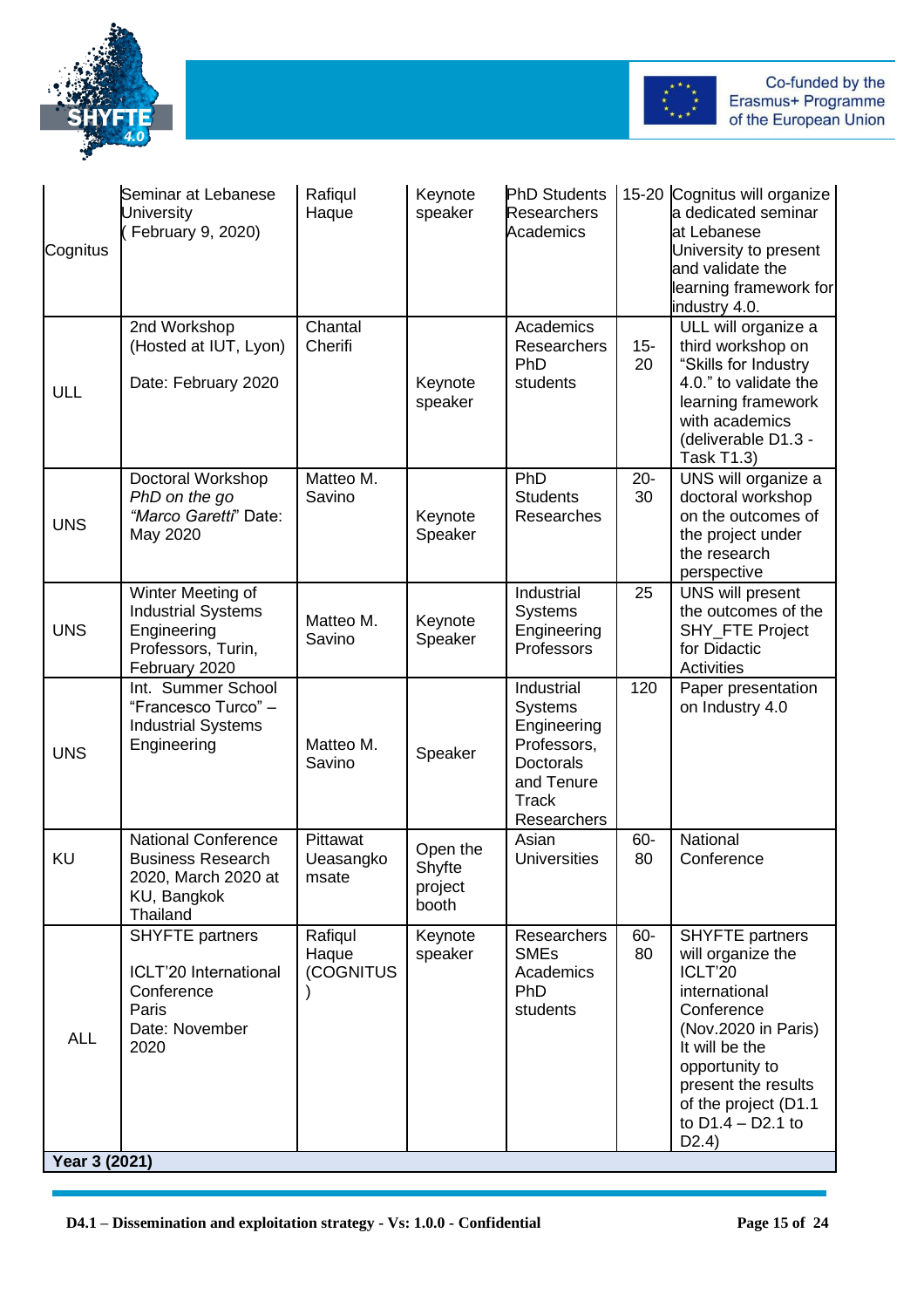



| ULL                 | 3rd Workshop<br>(Hosted at IUT, Lyon)<br>Date: January 2021                                 | Chantal<br>Cherifi                               | Keynote<br>speaker         | Academics<br>Researchers<br>PhD<br>students                                          | $15 -$<br>20 | ULL will organize a<br>fourth workshop to<br>present the<br>Learning materials<br>for the four Pilots to<br>academics<br>(deliverable D2.1 to<br>D2.4 - Task T2.1 to<br>T2.4)                                         |
|---------------------|---------------------------------------------------------------------------------------------|--------------------------------------------------|----------------------------|--------------------------------------------------------------------------------------|--------------|-----------------------------------------------------------------------------------------------------------------------------------------------------------------------------------------------------------------------|
| <b>UNS</b>          | Doctoral Workshop<br>PhD on the go<br>"Marco Garetti" Date:<br>May 2021                     | Matteo M.<br>Savino                              | Keynote<br>Speaker         | PhD<br><b>Students</b><br>Researches                                                 | 40           | UNS will organize a<br>doctoral workshop<br>on the outcomes of<br>the project under<br>the research<br>perspective                                                                                                    |
| <b>CMU</b>          | <b>Operation Research</b><br><b>Network Conference</b><br>(OR NET) 2021                     | Apichat<br>Sopadang &<br>Salinee<br>Santiteeraku | Shyfte<br>project<br>booth | Asian<br><b>Universities</b>                                                         | 150          | <b>National Operations</b><br>Research<br>Conference                                                                                                                                                                  |
| <b>ALL</b>          | <b>SHYFTE</b> partners<br>IFIP PLM'21<br>International<br>Conference<br>Date: July 2021     | Aicha<br>Sekhari<br>(ULL)                        | Keynote<br>speaker         | Researchers<br><b>SMEs</b><br>Academics<br>PhD<br>students                           | 80           | <b>SHYFTE</b> partners<br>will organize a<br>special session in<br>the IFIP PLM'21 Int.<br>Conference e (July<br>2021)<br>It will be the<br>opportunity to<br>present the results<br>of the project (D2.1<br>to D2.7) |
| <b>CMU</b>          | <b>CMU Learning Center</b><br>of Excellence<br>Inauguration (October<br>2021)               | Apichat<br>Sopadang                              | Chair                      | <b>CMU Staffs</b><br>& students +<br>Stakeholder<br>$s +$<br>companies               | >80          | Inauguration of the<br>CMU Skills 4.0<br>Learning Center -<br>Industrial<br>Engineering                                                                                                                               |
| KU                  | <b>KU Learning Center</b><br>of Excellence<br>Inauguration (October<br>2021)                | Pittawat<br>Ueasangko<br>msate                   | Chair                      | <b>KU Staffs &amp;</b><br>students +<br>Stakeholder<br>$S +$<br>companies            | >80          | Inauguration of the<br>KU Skills 4.0<br>Learning Center -<br><b>Business</b><br>Management                                                                                                                            |
| CDU-<br><b>CUIT</b> | <b>CDU-CUIT Learning</b><br><b>Center of Excellence</b><br>Inauguration<br>(September 2021) | Xi Yu &<br>Haiqing<br>Zhang                      | Chair                      | <b>CDU &amp; CUIT</b><br>Staffs &<br>students +<br>Stakeholder<br>$S +$<br>companies | >120         | Inauguration of the<br>CDU and CUIT<br>Skills 4.0 Learning<br>Center - Software<br>engineering and<br>Bigdata analysis                                                                                                |
| <b>UPM</b>          | <b>UPM Learning Center</b><br>of Excellence<br>Inauguration<br>(September 2021)             | sharifahYus<br>0f                                | Chair                      | <b>UPM Staffs</b><br>& students +<br>Stakeholder<br>$S +$<br>companies               | >80          | Inauguration of the<br><b>UPM Skills 4.0</b><br>Learning Center -<br>Artificial Intelligence                                                                                                                          |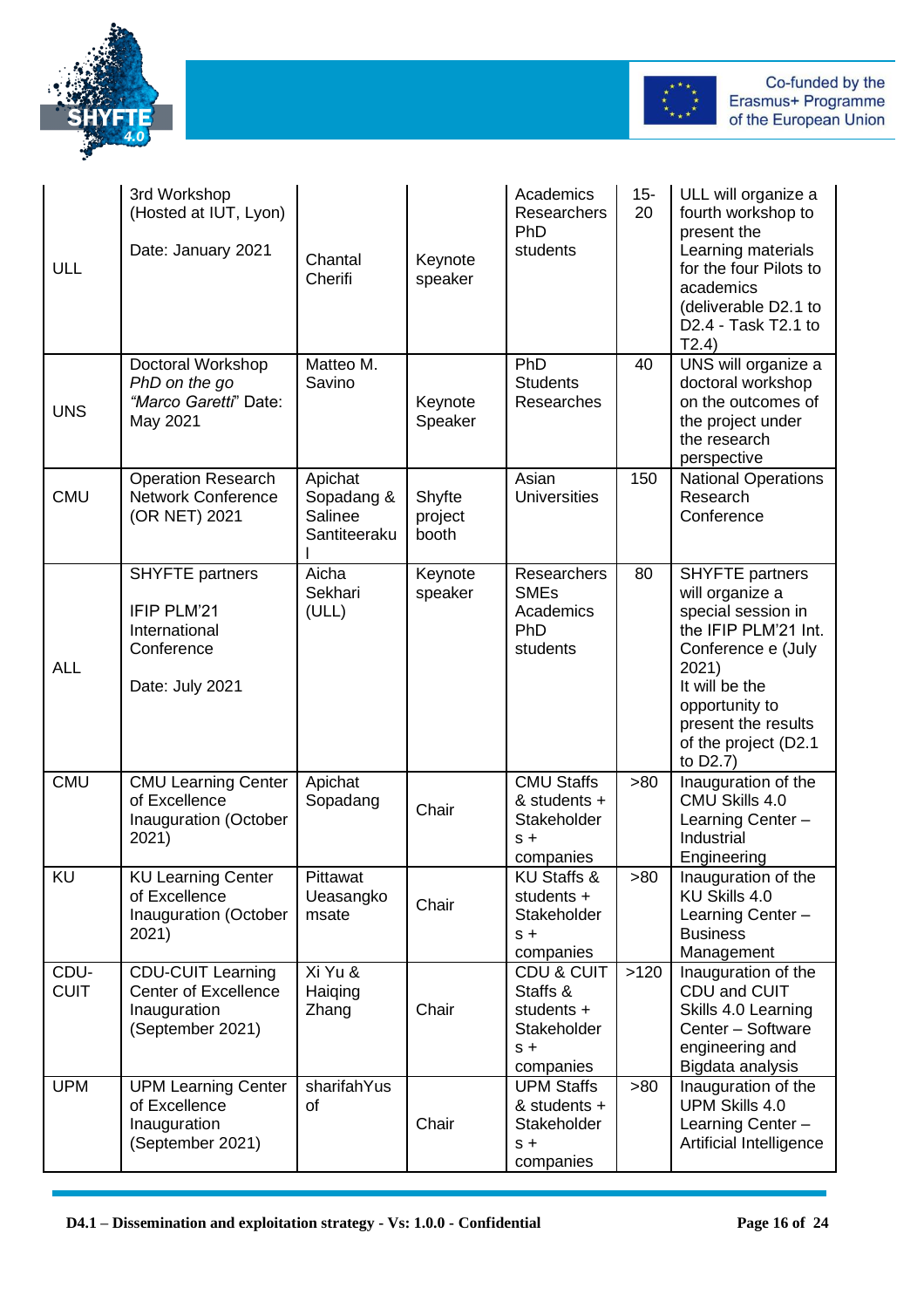



| <b>UTM</b> | <b>UTM Learning Center</b><br>of Excellence<br>Inauguration<br>(September 2021)                                       | Nor<br>Kamariah<br>Binti<br>Noordine &<br>Aduwati<br><b>Binti Sali</b> | Chair               | <b>UTM Staffs</b><br>& students $+$<br>Stakeholder<br>$S +$<br>companies | >80 | Inauguration of the<br>UTM Skills 4.0<br>Learning Center -<br><b>Wireless Network</b><br>Analytics |
|------------|-----------------------------------------------------------------------------------------------------------------------|------------------------------------------------------------------------|---------------------|--------------------------------------------------------------------------|-----|----------------------------------------------------------------------------------------------------|
| <b>UNL</b> | IEEE Transactions on<br>Industrial Informatics<br>- Special issue on<br>Data Science<br>challenges in Industry<br>4.0 | João<br>Sarraipa                                                       | Principal<br>author |                                                                          |     | Paper in scientific<br>international Journal                                                       |
| <b>UNL</b> | Journal of Computing<br>and Information<br>Science in<br>Engineering                                                  | Andreia<br>Artifice                                                    | Principal<br>author |                                                                          |     | Paper in scientific<br>international Journal                                                       |
| <b>ULL</b> | International Journal<br>of Production<br>Research                                                                    | Yacine<br><b>Ouzrout</b>                                               | Principal<br>author |                                                                          |     | Paper in scientific<br>international Journal                                                       |
| .          |                                                                                                                       |                                                                        |                     |                                                                          |     |                                                                                                    |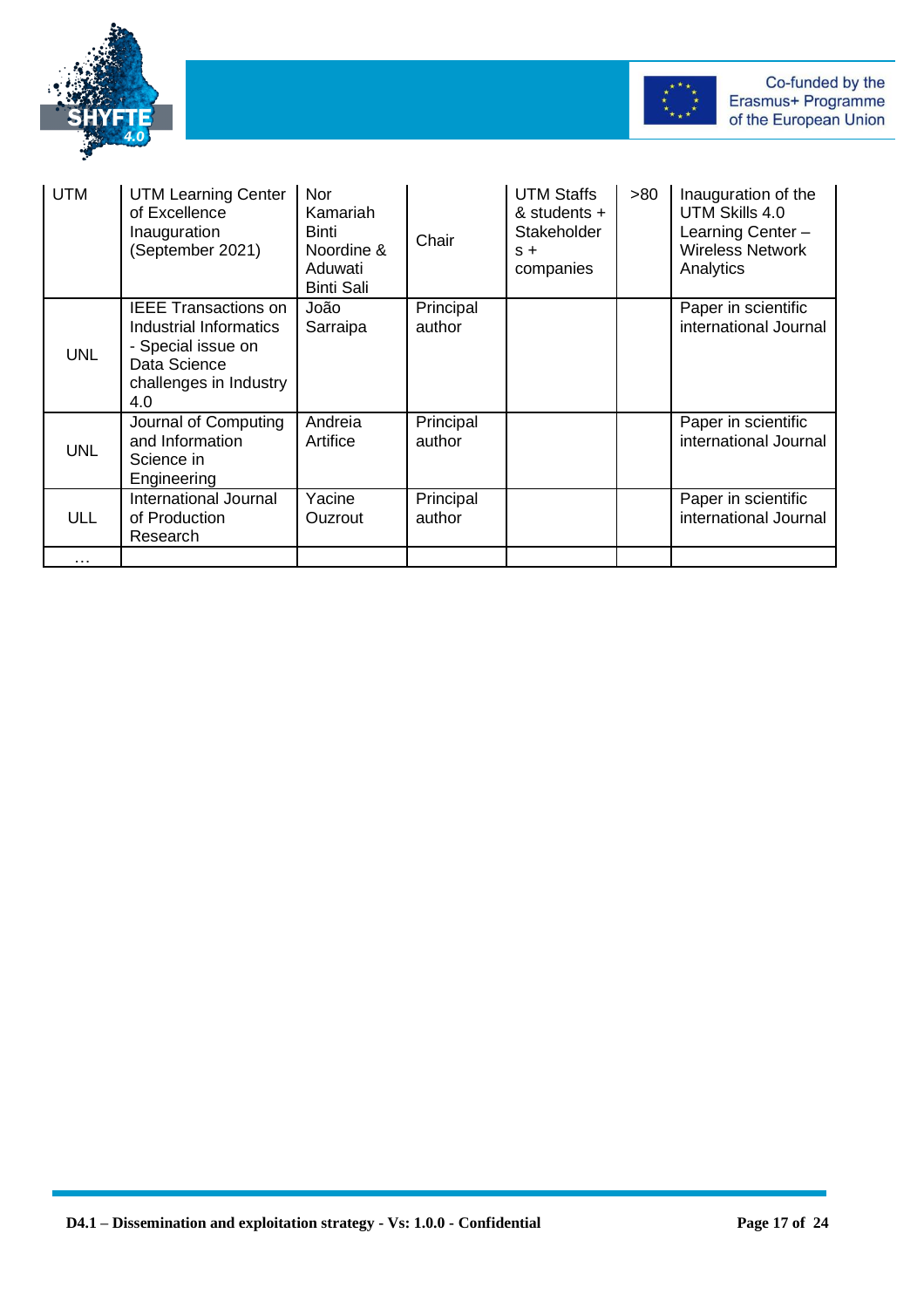



## <span id="page-17-0"></span>**5. Initial Dissemination Activities**

During the project initiation phase, dissemination activities concentrated on establishing the project name linked to the assembled expertise of the partner consortium, describing the project's goals and achieving visibility in the already known communities. This was achieved through a series of steps as explained below:

#### • **Selection of the project Logo**

A number of suggestion for the project logo where proposed by ULL (coordinator of the project). The selected one represents the brain knowledge acquisition and the name of the project.



All the partners of the project have been invited to use the project Logo when publishing dissemination materials for the project; the Shyfte logo must be associated to the Erasmus+ logo (co-funded by the Erasmus+ Programme of the EU).

> Co-funded by the Erasmus+ Programme of the European Union



This reinforces the visibility of the project and the perception of a project that falls under professional quality standards. A dedicate format of the slides has also been provided to be used for any presentation regarding Shyfte Project.

#### • **First press announcement**

A first local article on the project SHYFTE was launched immediately after the start of the project and the kick-off meeting, on the website of the University Lumiere Lyon 2 : [https://www.univ-lyon2.fr/actualite/actualites-internationales/lancement-de-SHYFTE-4-0-pour](https://www.univ-lyon2.fr/actualite/actualites-internationales/lancement-de-shyfte-4-0-pour-accompagner-l-industrie-du-futur-797179.kjsp?RH=WWW678)[accompagner-l-industrie-du-futur-797179.kjsp?RH=WWW678](https://www.univ-lyon2.fr/actualite/actualites-internationales/lancement-de-shyfte-4-0-pour-accompagner-l-industrie-du-futur-797179.kjsp?RH=WWW678)

We will wait for the first results of the project (learning framework, Skills 4.0 emerging model, learning materials….) to produce a first article for the local press (in French, English, Italian, Portuguese, Thai, Chinese and Malaysian).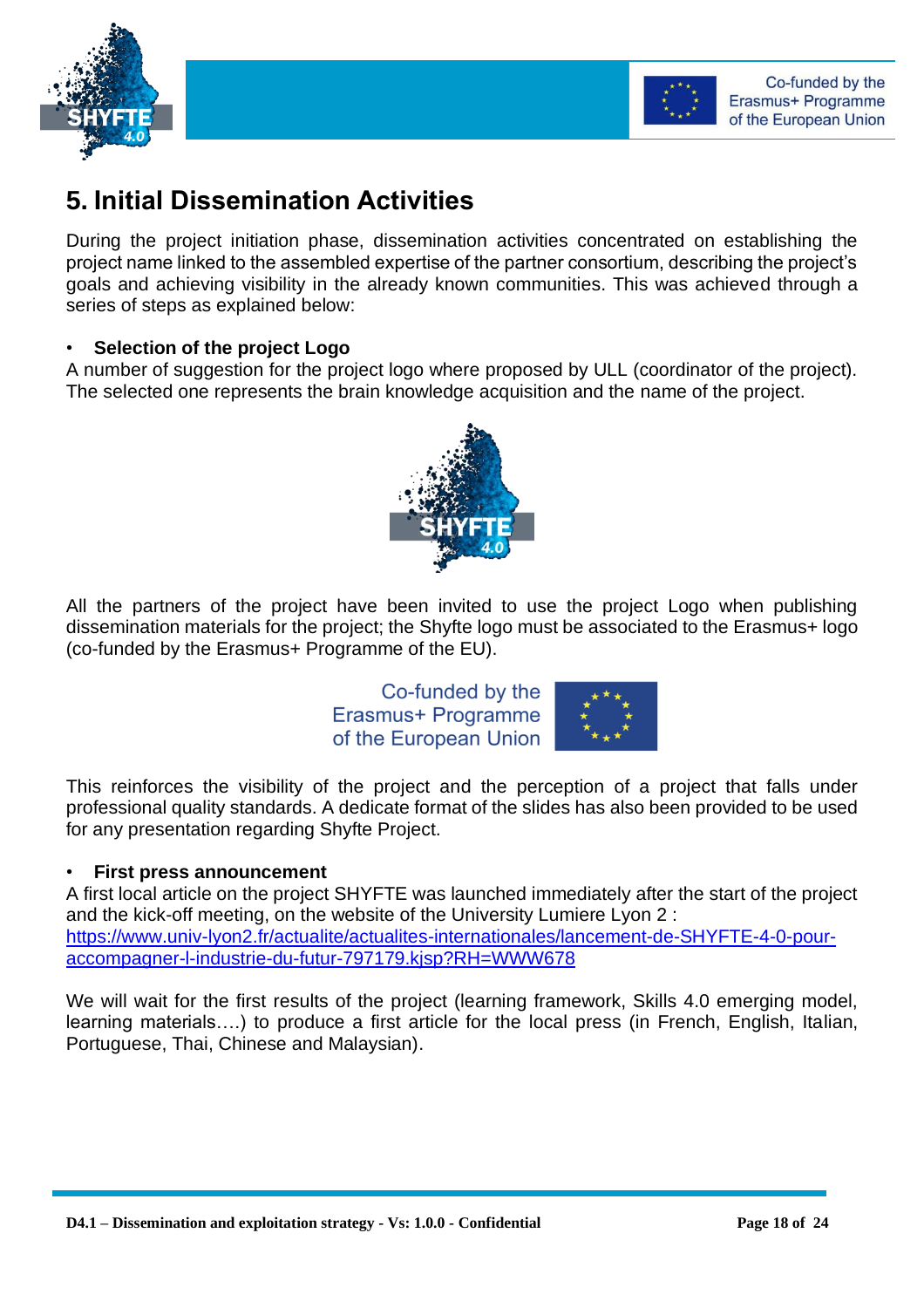



## <span id="page-18-0"></span>**6. Launch of the Project Website and Social Media Presence**

The project website will be located at [www.shyfte.eu](http://www.shyfte.eu/) The domain name shyfte.eu has been purchased and email mailing lists have been defined:

- [shyfte@shyfte.eu](mailto:shyfte@shyfte.eu) (for all the partners)
- [WPn@shyfte.eu](mailto:WPn@shyfte.eu) (one mailing list for each Workpackage)
- [PMB@shyfte.eu](mailto:PMB@shyfte.eu) (Project Management Board, 1 personne par partenaire)
- [PTB@shyfte.eu](mailto:PTB@shyfte.eu) (Project Technical Board, leaders of the 5 WPs)
- [AdB@shyfte.eu](mailto:AdB@shyfte.eu) (Advisory Board, Associate partners (companies)).

Google Analytics will be used to continually measure the performance and activity of visitors so that impact can be easily assessed.

The project's Social Media accounts, Linkedin and Facebook were set up in order to enable a two-way communication with the active university community namely students. The Facebook page of the project is located at<https://www.facebook.com/shyfteproject/>

In this context, the presence of the project on major social networking platforms has been established from the early stages. Successful distribution of messages and absorption by the community will be shown by the number of citations, retweets of messages…

Continuous and expanded presences in social media channels and work towards community engagement will result in audience buy-in at training sessions events.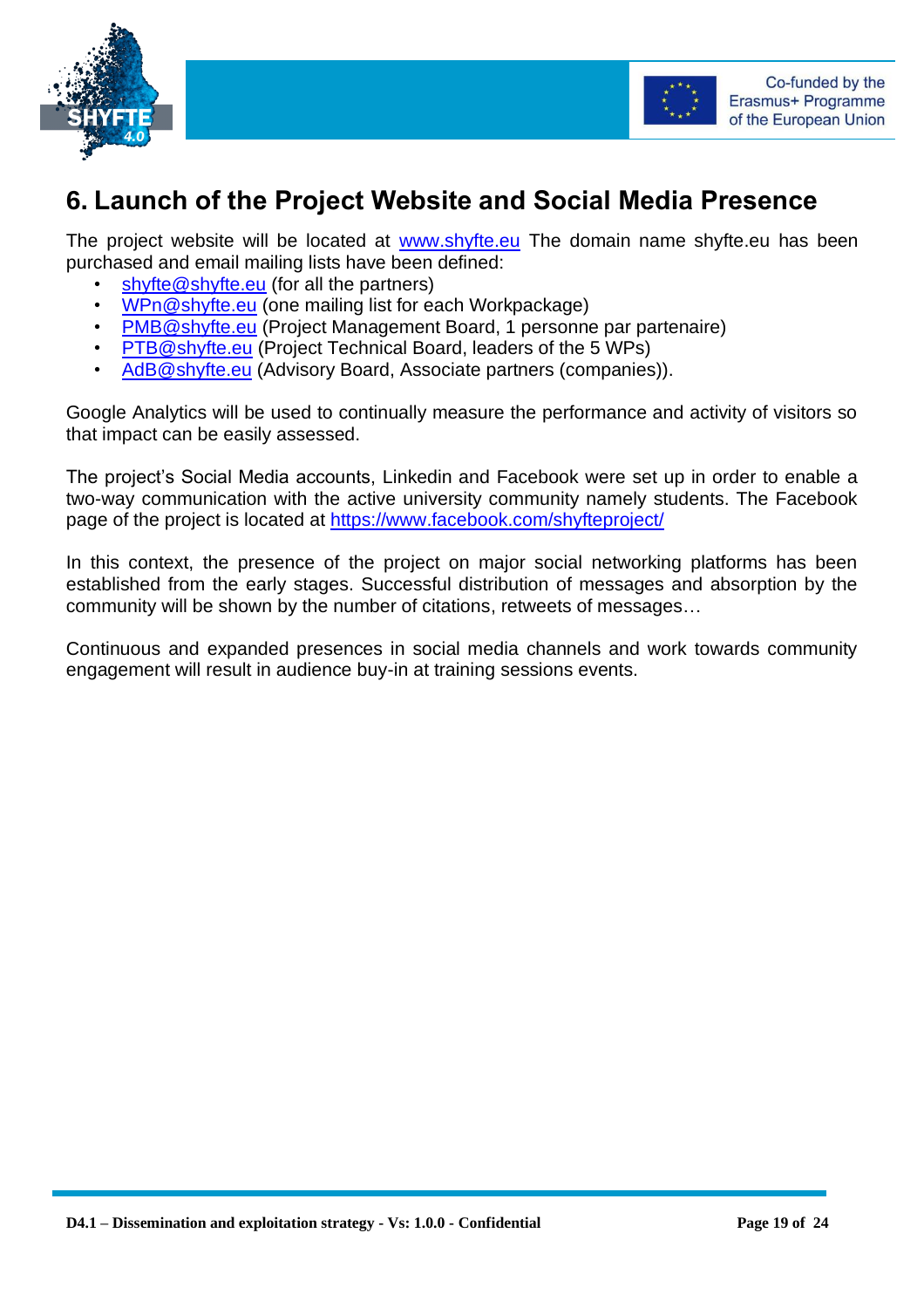



## <span id="page-19-0"></span>**7. Project Communication**

#### <span id="page-19-1"></span>**7.1 Project Communication Scheme**

The project website and social media channels need to be fed with announcements and updates on the project's progress and targeted messages about offerings to the different stakeholder groups. Conference contributions, workshops and training events provide good opportunities for this. Therefore, all project partners are expected to announce participation in events. Short messages live from the events will be distributed via Twitter and Facebook accounts of the project. Summary of the contribution and results will be compiled for news on the website. Each partner is therefore asked to draft short articles and provide pictures where and whenever possible.

The established social media presence on Facebook and LinkedIn will be the main elements of the dissemination plan and will represent an important way to be in touch with the relevant community (academics, students, companies, SME...). The project team will use these channels collectively by promoting the project content and creating awareness i.e. recommending them to members of their social networks. Feedback over these channels will be observed and acted upon in a timely manner. If the need develops, further platforms can be added, such as local social network in China, for setting up specialized communities.

Shyfte will produce roll-up posters and banners that reflect the mission and expected outcomes of the project. Posters show the project's logo including catch phrases and keywords, list of partners, relevant links to the project site, its social media channels and the European Union cofunding information. Different messages will address general project interest as well as specific target groups. These roll-ups will be used in training events organised or (co-)organized by Shyfte.

A similar approach will be used for flyers, where one version highlights the overall project goals and more specific editions are being developed for selected events and audience. As operating activity results and to create synergies with other local projects, national, regional and international project partners will participate in at least two international conferences on employability.

Laboratories and centres of excellence on 4.0 skills are one of the key factors in the sustainability of the project; they will be an important part of the dissemination and communication plan. They will be presented by partners and students to academics and companies in workshops (for SMEs) or seminars (for academics). The presence of institutional and governmental authorities will be very important to promote the sustainability of project results.

#### <span id="page-19-2"></span>**7.2 Promotional Material**

The promotional material have been created for the start of the project. They are available also in pdf format in the dedicated section of Shyfte platform (and will be available on the website).

- **Shyfte Leaflet**
- Shyfte Poster
- Shyfte Kakemono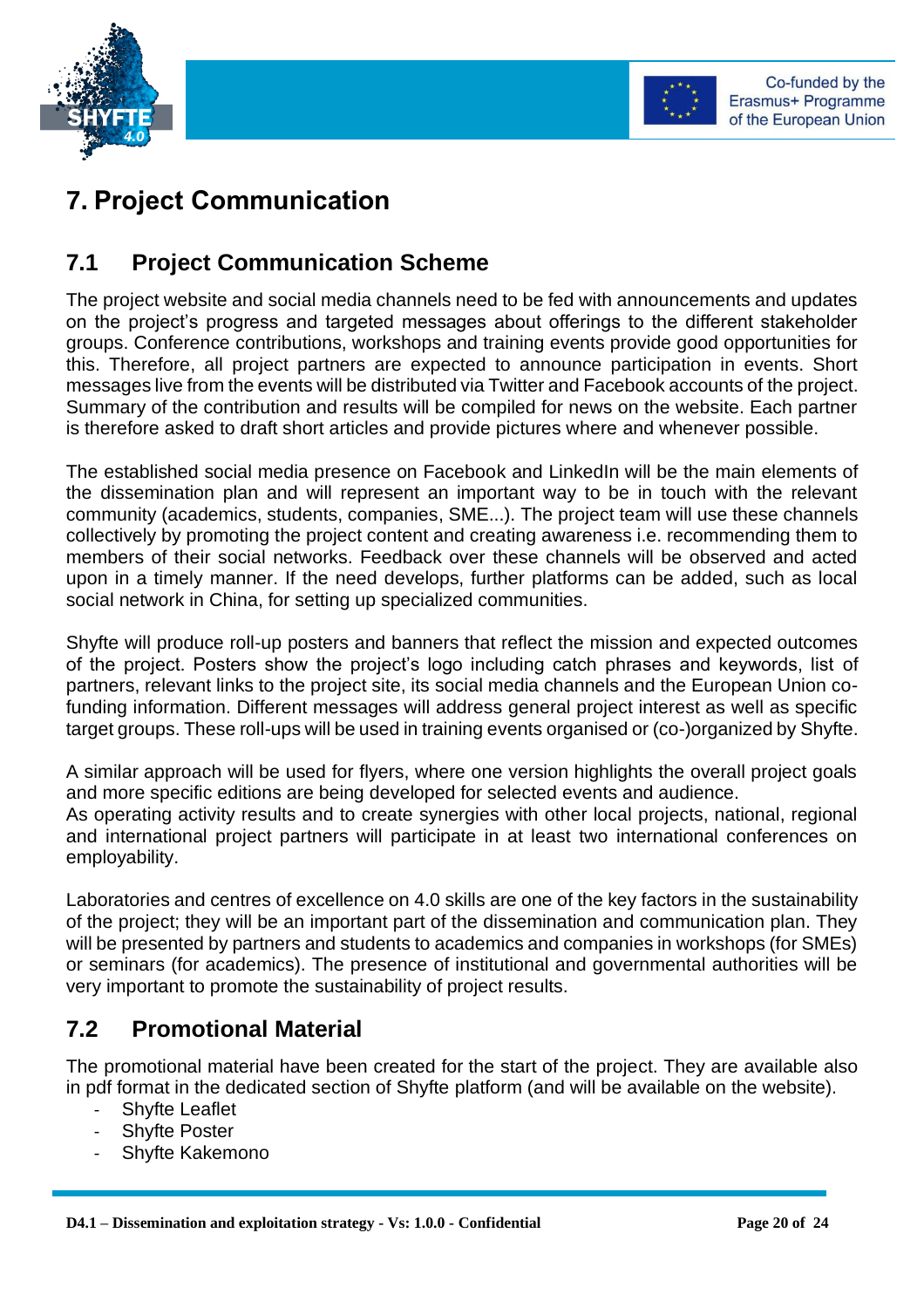



Other promotional material will be added during project execution, in particular;

- Leaflets with the announcements of Seminars, Workshops and Conferences
- Posters with announcement of training activities

All the material will be made available on the project website.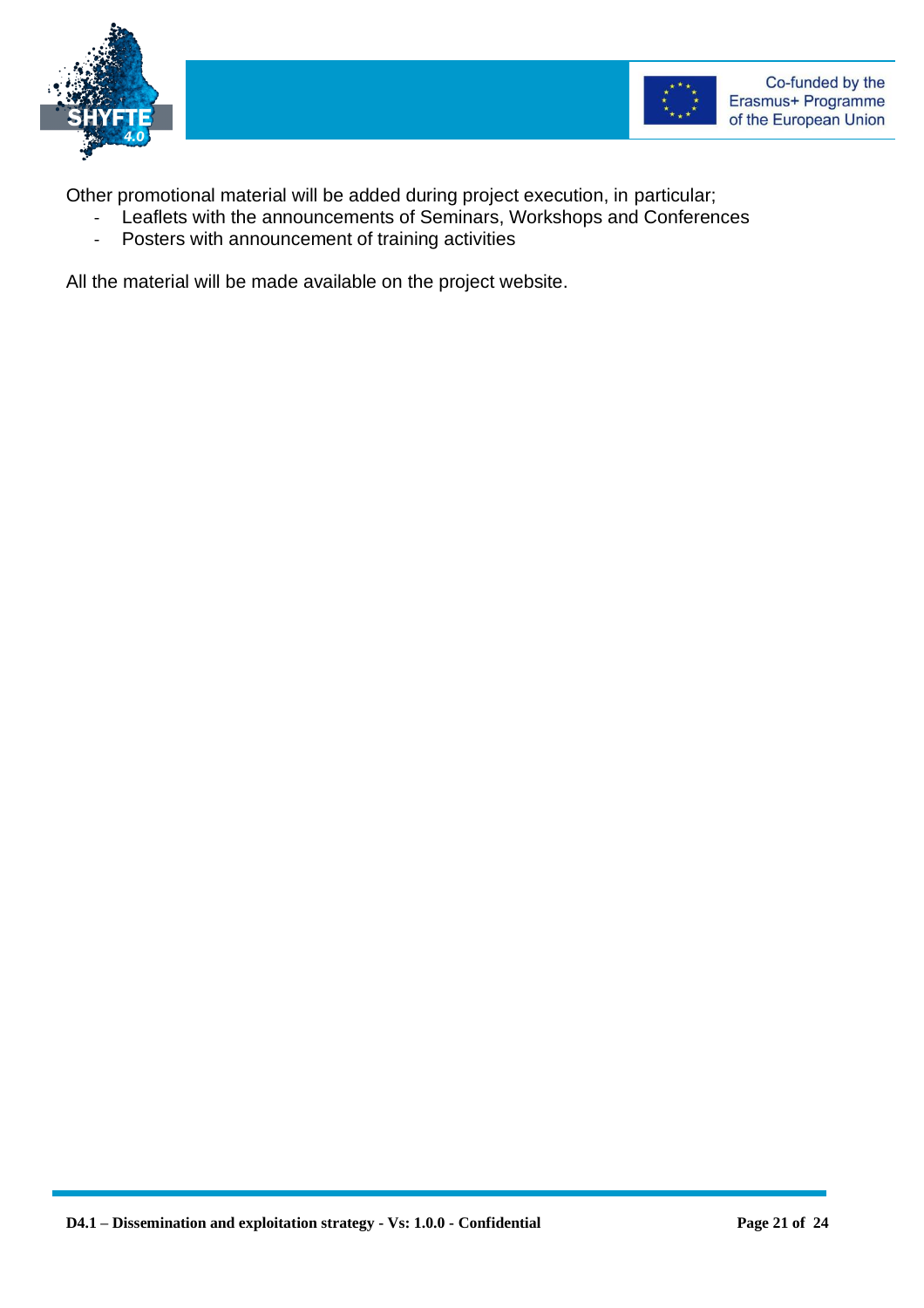



## <span id="page-21-0"></span>**8. Final Event and Project Results Communication**

A final dissemination event will be organized in Lisbon at the end of the project (M36), in order to reach a wide range of stakeholders from EU as well as to present project results. The event will aim at raising awareness and promoting the SHYFTE project outcomes.

Participants will be directly contacted by European partners. Special attention will be given to receiving participants from Asian countries in order to increase the impact of the event at international level not only national and EU level. Promotional material will also be distributed during the event.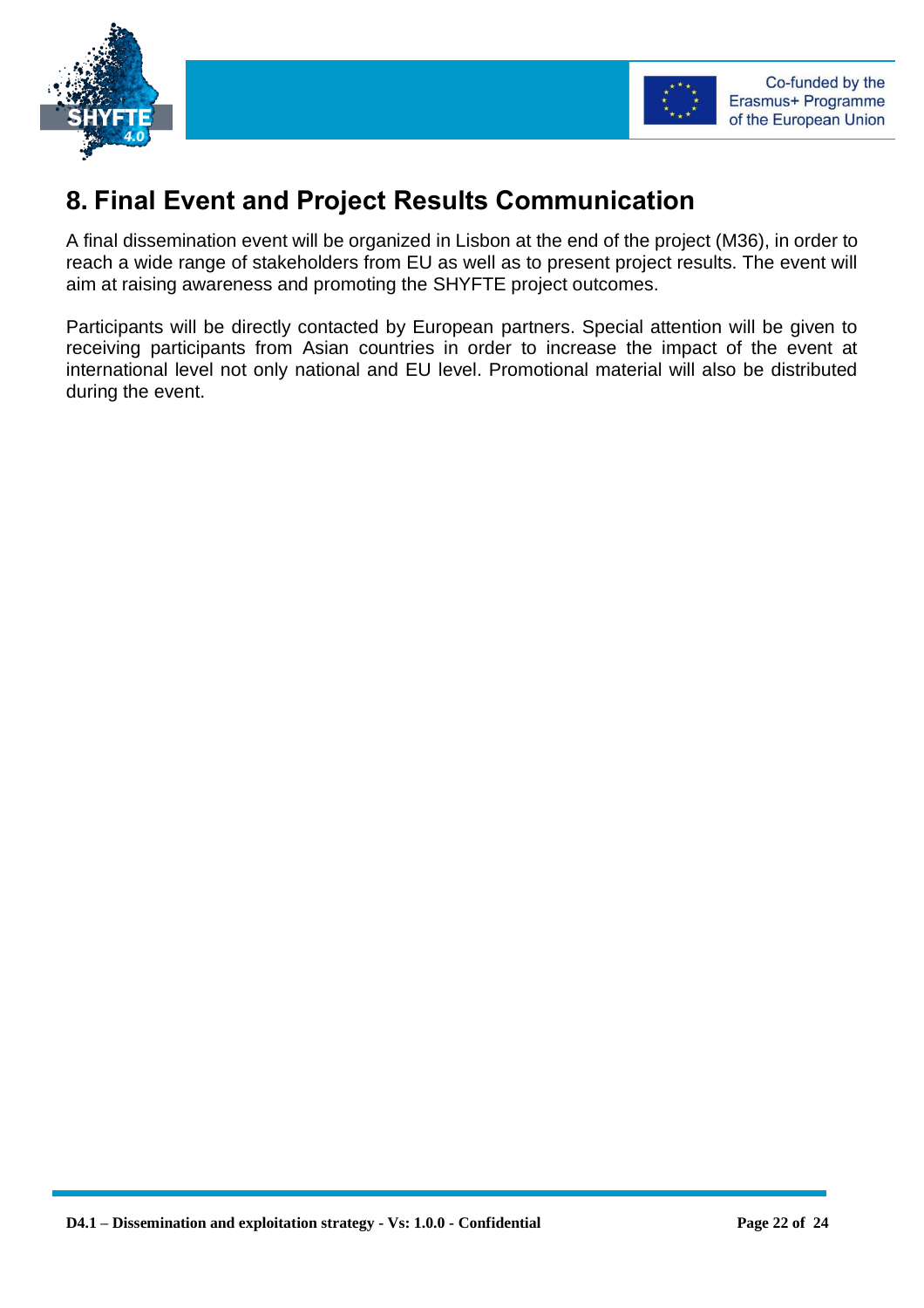



## <span id="page-22-0"></span>**9. Conclusion**

We have described in this document the strategic plan for the diffusion and dissemination of the outputs of the project. This to ensure an efficient and coherent approach to disseminating the project to the widest possible EU & Asian audience and beyond.

This dissemination and exploitation plan allows the project members to disseminate the learning materials by the use of the six Skills 4.0 Learning Center of Excellence created during the project in each partner country in Asia. The main objective of this plan is to create awareness in the university community and SMEs for the acceptance of the Industry 4.0 concepts and emerging skills.

This dissemination and exploitation plan must be feasible, flexible and responsive. Depending on the target audience (students, companies, universities, stakeholders...), we must be able to adapt our communication strategy according to the results and deliverables of the project and the evolution of our environment.

Valorising the Shyfte project is important to enable its results to become "sustainable" and help create new opportunities to extend the project and develop partnerships for the future.